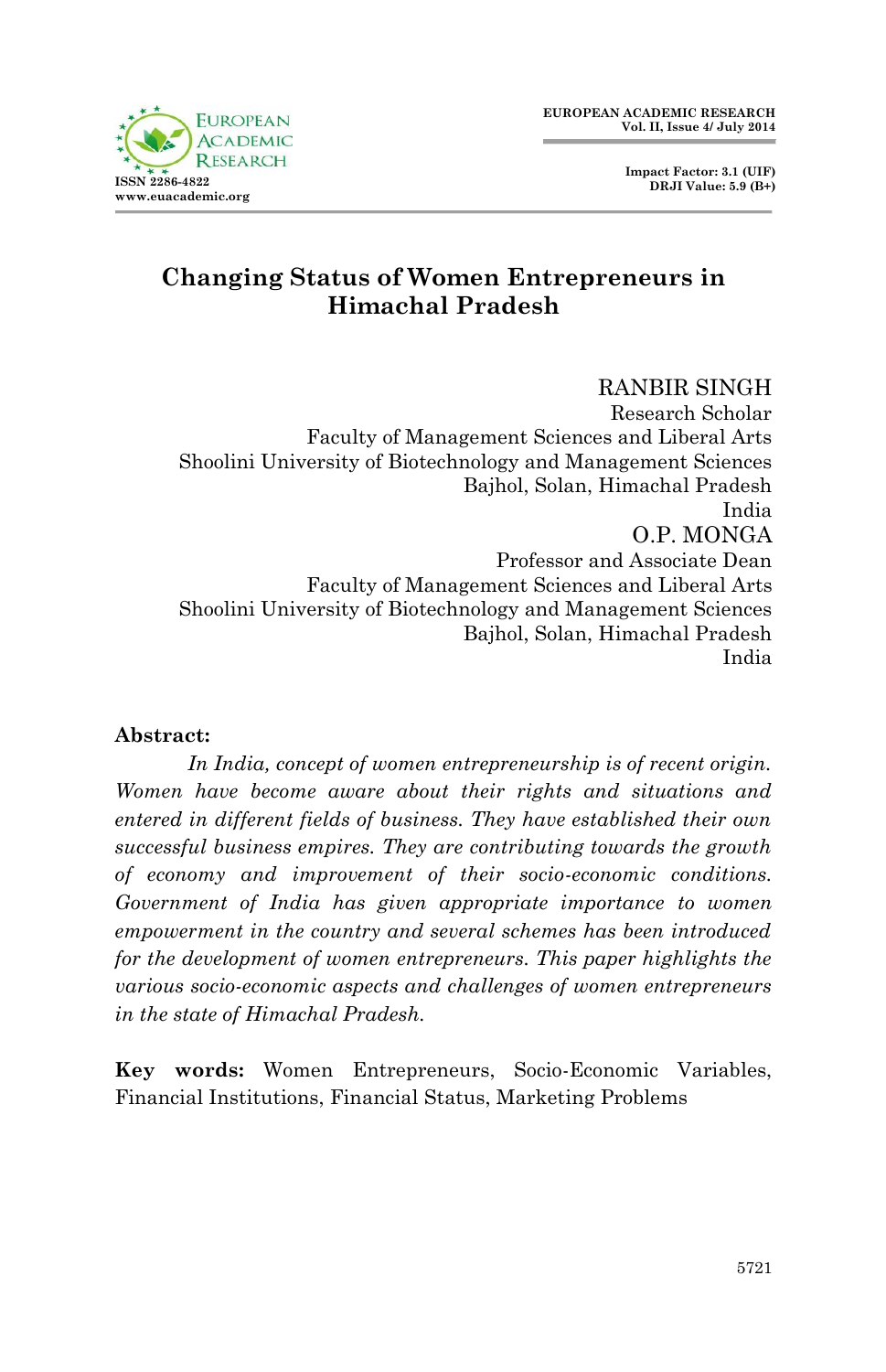## **Introduction**

"Women perform 66 percent of the world's work, produce 50 percent of the food, but earn 10 percent of the income and own 1 percent of the property" (World Bank 2011, 1).

Women constitute almost half of the total population in the world. But their representation in gainful employment is comparatively low. In most countries, average earnings of women are lower than those of men (Mathur 2011).

In Hindu scriptures, a woman is admired and preached in the name of *Durga*, *Saraswati*, *Parvati* and *Kali*, but in real life she is treated as *abla* (weak and dependent). Women in traditional societies are still confined to the four walls of home, children, household affairs and family rituals. Very few get the opportunity to come out of the four walls and enter economic activities (Ahuja 2011).

Women entrepreneurs are fast becoming a force to consider within the business world and are not only involved in business for survival but to satisfy their inner urge of creativity and to prove their capabilities. Educated women is contributing to a great extent to the social transformation and in the future, will be seen that more women venturing into areas traditionally dominated by men (Masood 2011).

Today, many women have established their own economy i.e., entrepreneurial empire and are now ruling their world as they wished to. The hidden entrepreneurial potentials of women have gradually been changing with the growing sensitivity to the role and economic status in the society. Skill, knowledge and adaptability in business are the main reasons for women to emerge into business ventures. They are successful in all spheres and have shifted from kitchen to higher level of professional activities.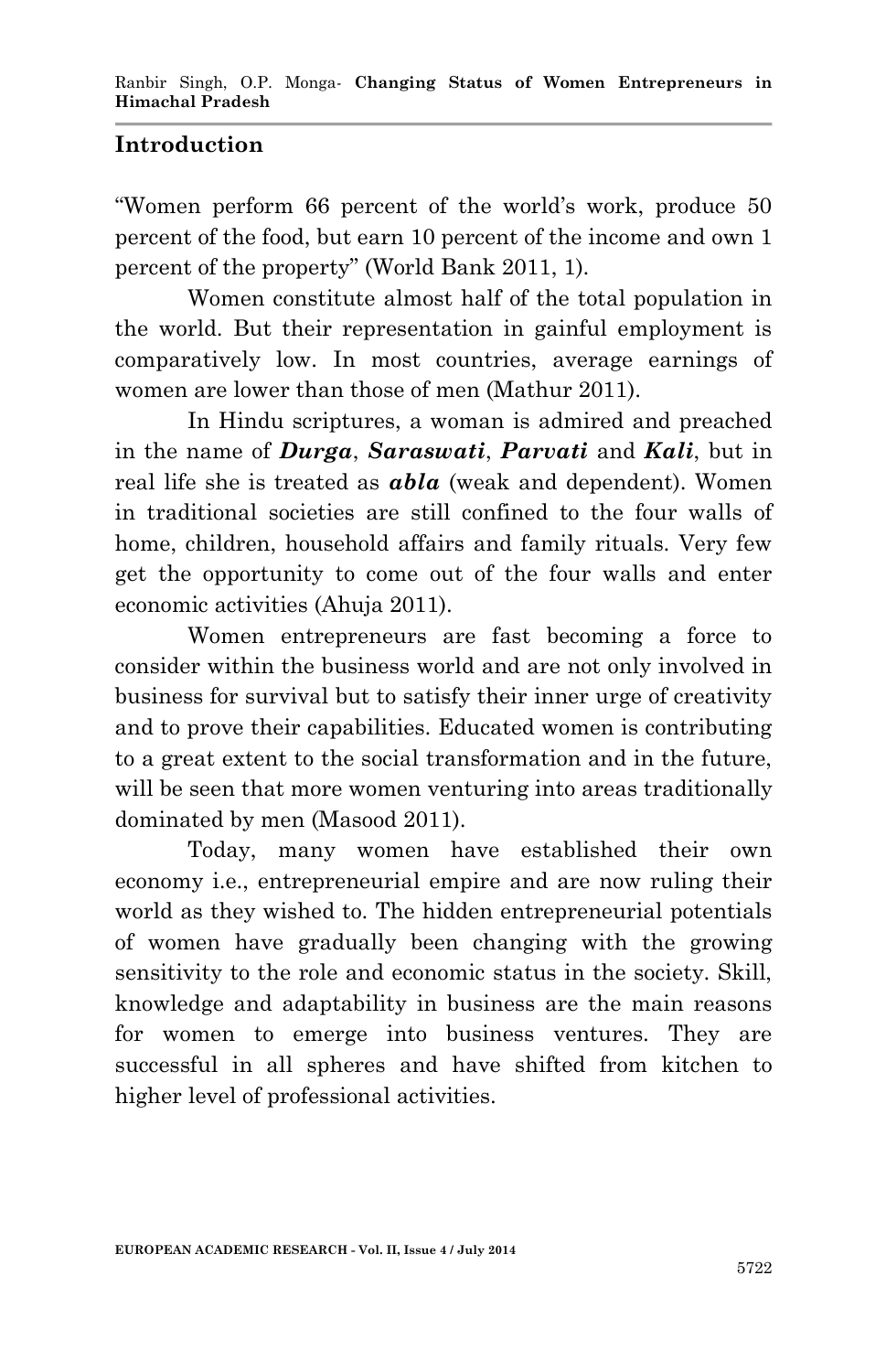## **Status of Women in India**

In developing countries like India, earlier marriage was the only career for most women. Women were restricted to selected professions such as teaching, nursing and office work. Over the years, more and more women are going in for higher, technical and professional education (Mathur 2011).

In former days, for women there were 3 Ks- Kitchen, Kids, Knitting, then came 3 Ps- Powder, Papad, Pickles and now at present there are 4 Es- Electricity, Electronics, Energy, Engineering (Mangayarkarasi 2013).

Women entrepreneurs manufacturing solar cookers in Gujarat, small foundries in Maharashtra and T.V. capacitors in Orissa have proved beyond doubt that given the opportunities, they can excel their male counterparts. Smt. Sumati Morarji (Shipping Corporation), Smt. Yumutai Kirloskar (Mahila Udyog Limited), Smt. Neena Malhotra (Exports) and Smt. Shahnaz Hussain (Beauty Clinic) are some exemplary names of successful and talented women entrepreneurs in our country (Rahman & Thakur 2009).

## **Concept of Women Entrepreneurship**

Entrepreneurship has been a male-dominated phenomenon from the very early age, but time has changed the situation and brought women as today's most memorable and inspirational entrepreneurs. It is estimated that women entrepreneurs presently comprise about 10% of the total number of entrepreneurs in India, with the percentage growing every year. If the prevailing trends continue, it is likely that in another five years, women will comprise 20% of the entrepreneurial force (Saidapur 2012).

Entrepreneurship is essential for increasing production, utilizing materials and employing human resources, and ameliorating the problems of unemployment. The basic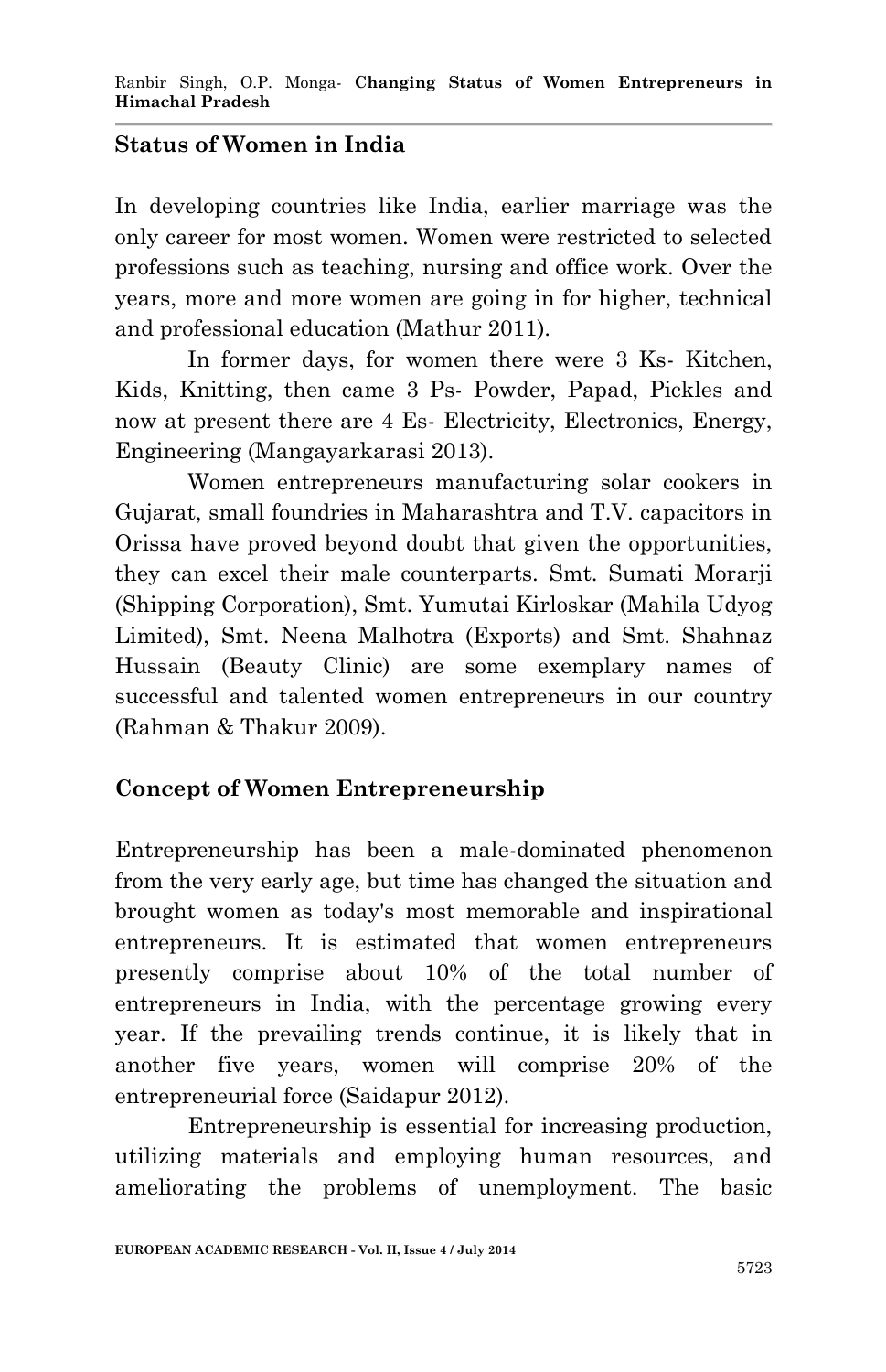objective of developing entrepreneurship is to enable the society generate productive human resources as well as to mobilize and sustain them for the subsequent process of development (Begam 2006).

Entrepreneurship has gained currency across the world and female entrepreneurship has become an important module. India is one of the fastest emerging economies and the importance of entrepreneurship is realized across the gamut.

## **Reasons for Starting Business by Women**

Most of the women start business due to some distressing event, such as divorce, discrimination due to pregnancy or the corporate glass ceiling, the health of a family member, or economic reasons such as a layoff. But a new talent pool of women entrepreneurs is forming today, as more women opt to leave corporate world to chart their own destinies. They are flourishing as designers, interior decorators, exporters, publishers, garment manufacturers and still exploring new avenues of economic participation (Goyal & Parkash 2011). The following are the major reasons for women becoming entrepreneurs:

- **1. Need of Money**: The desire and need to generate income in households where income is low or where wage earners have been laid off.
- **2. To Become Independent:** Women work because they don't want to remain dependent upon their husbands or of male members of their family for their extravagance etc.
- **3. To Build Self Image:** Some women desire to build their own image and don't prefer to be called as only somebody's daughter.
- **4. Demographics**: Divorce and family disruption factors are also responsible for women to work outside home and earn money for their livelihood.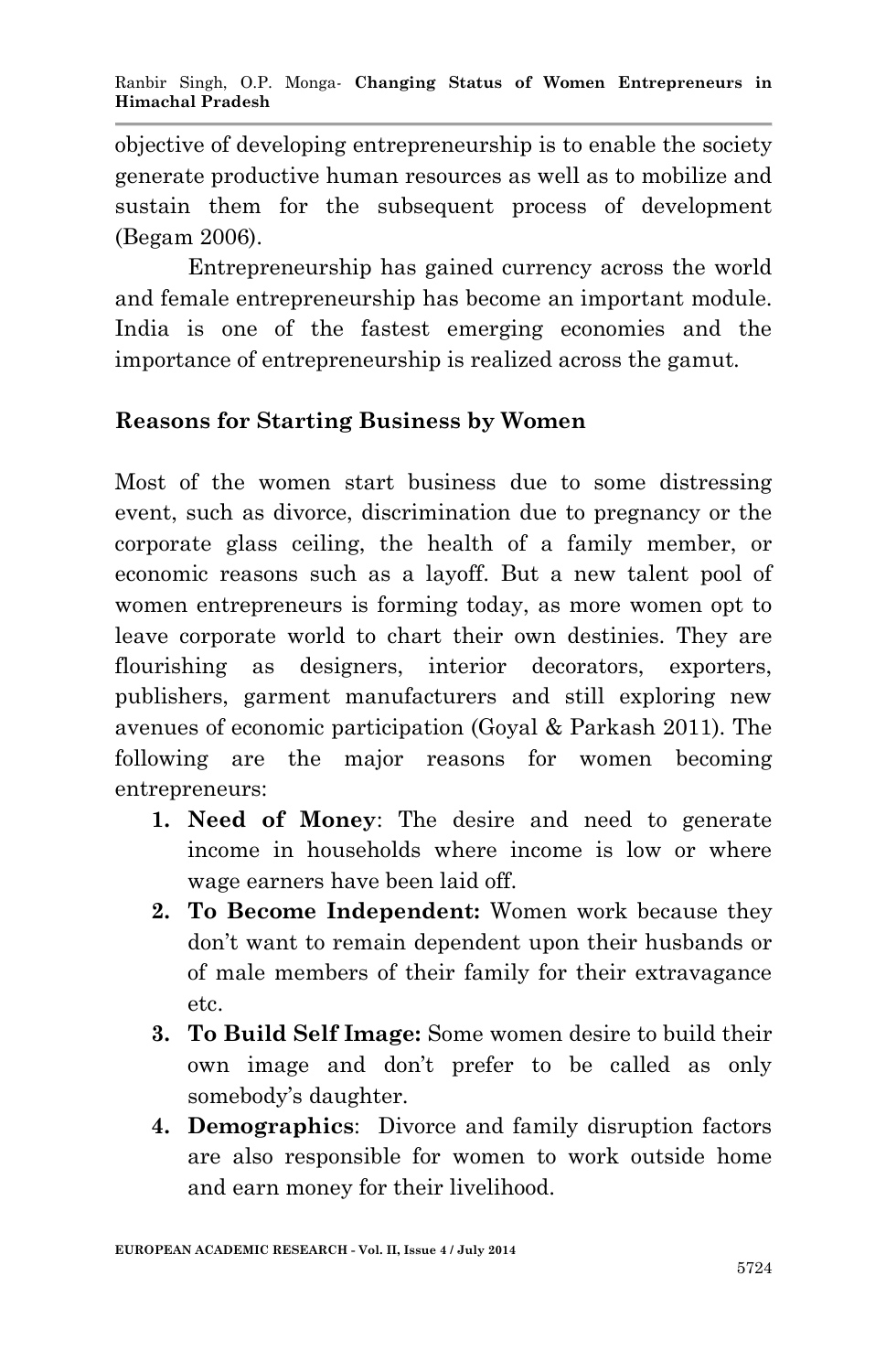Ranbir Singh, O.P. Monga*-* **Changing Status of Women Entrepreneurs in Himachal Pradesh**

**5. Technology:** Technology makes it possible for women to work productively from home and to stay actively involved in the lives of their children. 27% of women with home based businesses have children under the age of 18, 25% have children as young as 6 years old and 30% have children less than 6 years old. To a much greater extent than men (56 to 48%) women starts a business to supplement income and to manage family responsibilities. Women-owned businesses are no passing fad. They are crucial to a healthy economy. They typically require little or no investment, they can be headquartered in the home, and they give women flexibility in balancing their work and family lives. Technology allows the cultivation of clients nationwide and even worldwide and there are lots of resources to help women get started.

#### **Problems of Women Entrepreneurs**

Women entrepreneurs encounter two sets of problems i.e., general problems of entrepreneurs and problems specific to women entrepreneurs (Desai 1994). Various problems associated with the women entrepreneurship are discussed below:

**1. Financial Problems:** Finance is regarded as "life blood" for any enterprise, be it big or small. However, women entrepreneurs suffer from shortage of finance on two counts. Firstly, women do not generally have property on their names to use them as collateral for obtaining funds from external sources. Thus, their access to the external sources of funds is limited. Secondly, the banks also consider women less creditworthy and discourage women borrowers on the belief that they can at any time leave their business. Given such situation, women entrepreneurs are bound to rely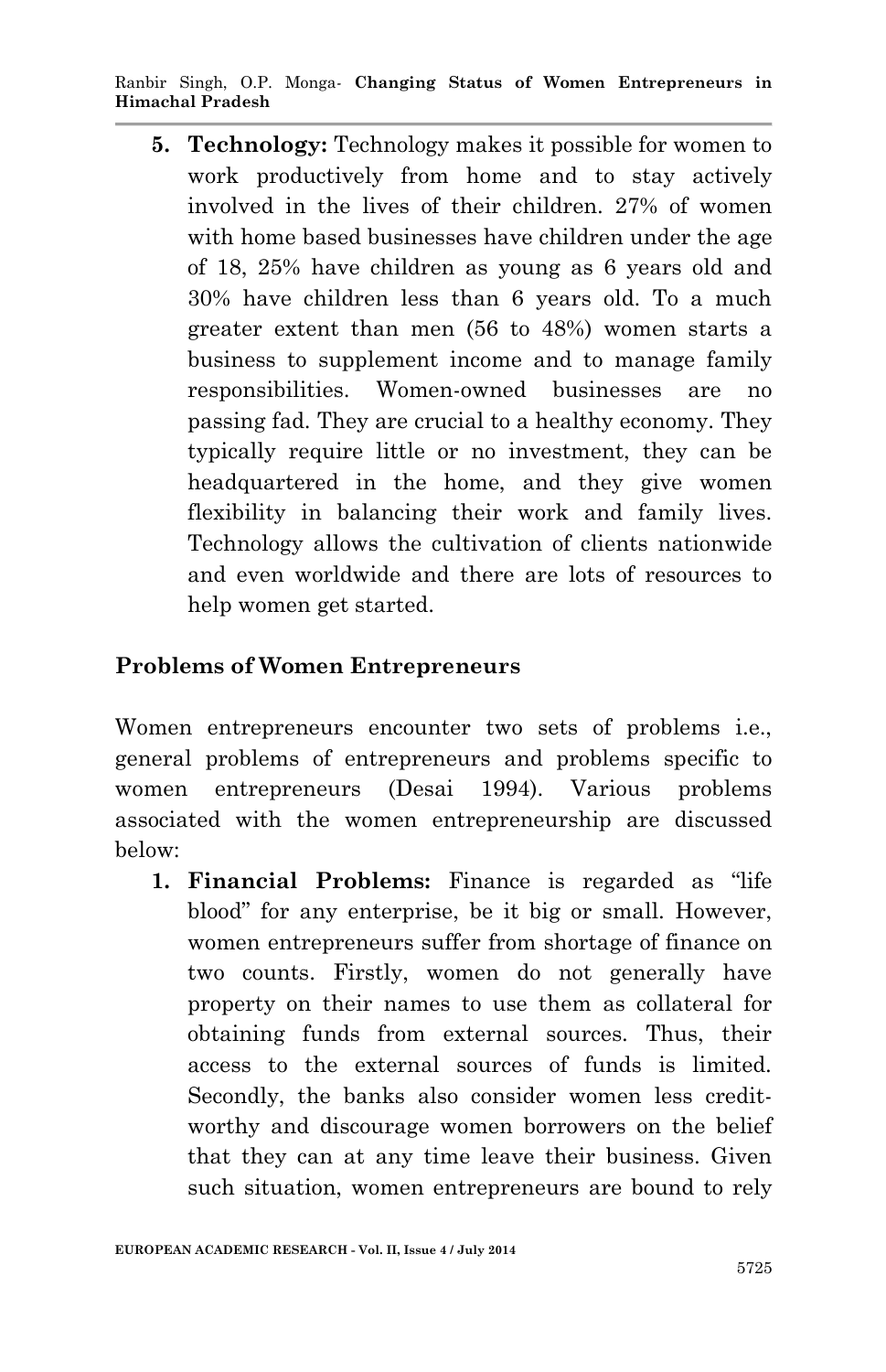on their own savings, if any and loans from friends and relatives who are expectedly meager and negligible. Thus, women enterprises fail due to the shortage of finance.

- **2. Stiff Competition:** Women entrepreneurs do not have organization set- up to pump in a lot of money for canvassing and advertisement. Thus, they have to face a stiff competition for marketing their products with both organized sector and their male counterparts. Such a competition ultimately results in the liquidation of women enterprises.
- **3. Lack of Education:** In India, around 60% of women are still illiterate illiteracy is the root cause of socioeconomic problems. Due to the lack of education and that too qualitative education, women are not aware of business, technology and market knowledge. Also, lack of education cases low achievement motivation among women. Thus, lack of education creates problems for women in the setting up and running of business enterprises.
- **4. Male Dominated Society:** Male chauvinism is still prevailing in India. The constitution of India speaks of equality between sexes. But, in practice women are looked upon as abla i.e., weak in all respects. Women suffer from male reservations about a women's role, ability and capacity and are treated accordingly. In nutshell, in the male-dominated Indian society, women are not treated equal to men. This in turn, serves as a barrier to women entry into business.
- **5. Low Risk Bearing Ability:** Women in India lead a protected life. They are less educated and economically not self- dependent. All these reduce their ability to bear risk involved in running an enterprise. Risk bearing is an essential requisite of a successful entrepreneur. In addition to above problems, inadequate infra structural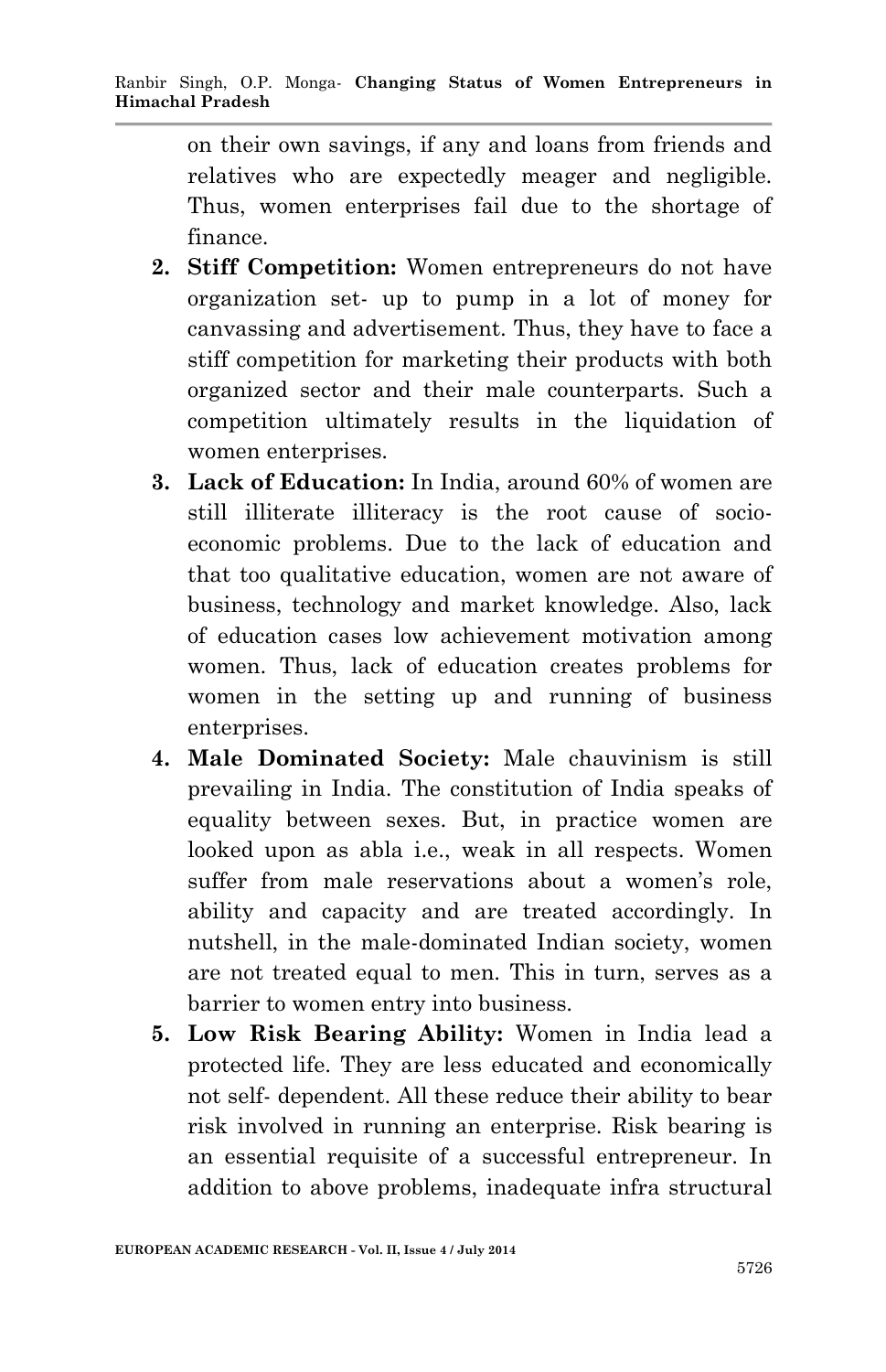facilities, shortage of power, high cost of production, social attitude, low need for achievement and socioeconomic constraints also hold the women back from entering into business.

## **Schemes for Women Entrepreneurs in India**

Development of women has been a policy objective of the government since independence. Until the 70s the concept of women's development was mainly welfare oriented. In 1970s, there was a shift from welfare approach to development approach that recognized the mutually reinforcing nature of the process of development. The 80s adopted a multi-disciplinary approach with an emphasis on three core areas of health, education and employment. Women were given priorities in all the sectors including SSI sector. Government and non government bodies have paid increasing attention to women's economic contribution through self employment and industrial ventures (Natrajan & Gordon 2007; Hattangadi 2007). There are several schemes for women operated by different departments and ministries. Some of these schemes are mentioned below:

- 1. Integrated Rural Development Programme (IRDP)
- 2. Khadi and Village Industries Commission (KVIC)
- 3. Training of Rural Youth for Self-Employment (TRYSEM)
- 4. Prime Minister's Rojgar Yojana (PMRY)
- 5. Entrepreneurial Development Programmes (EDPs)
- 6. Management Development Programmes (MDPs)
- 7. Women's Development Corporations (WDCs)
- 8. Marketing of Non-Farm Products of Rural Women (MAHIMA)
- 9. Assistance to Rural Women in Non-Farm Development (ARWIND) schemes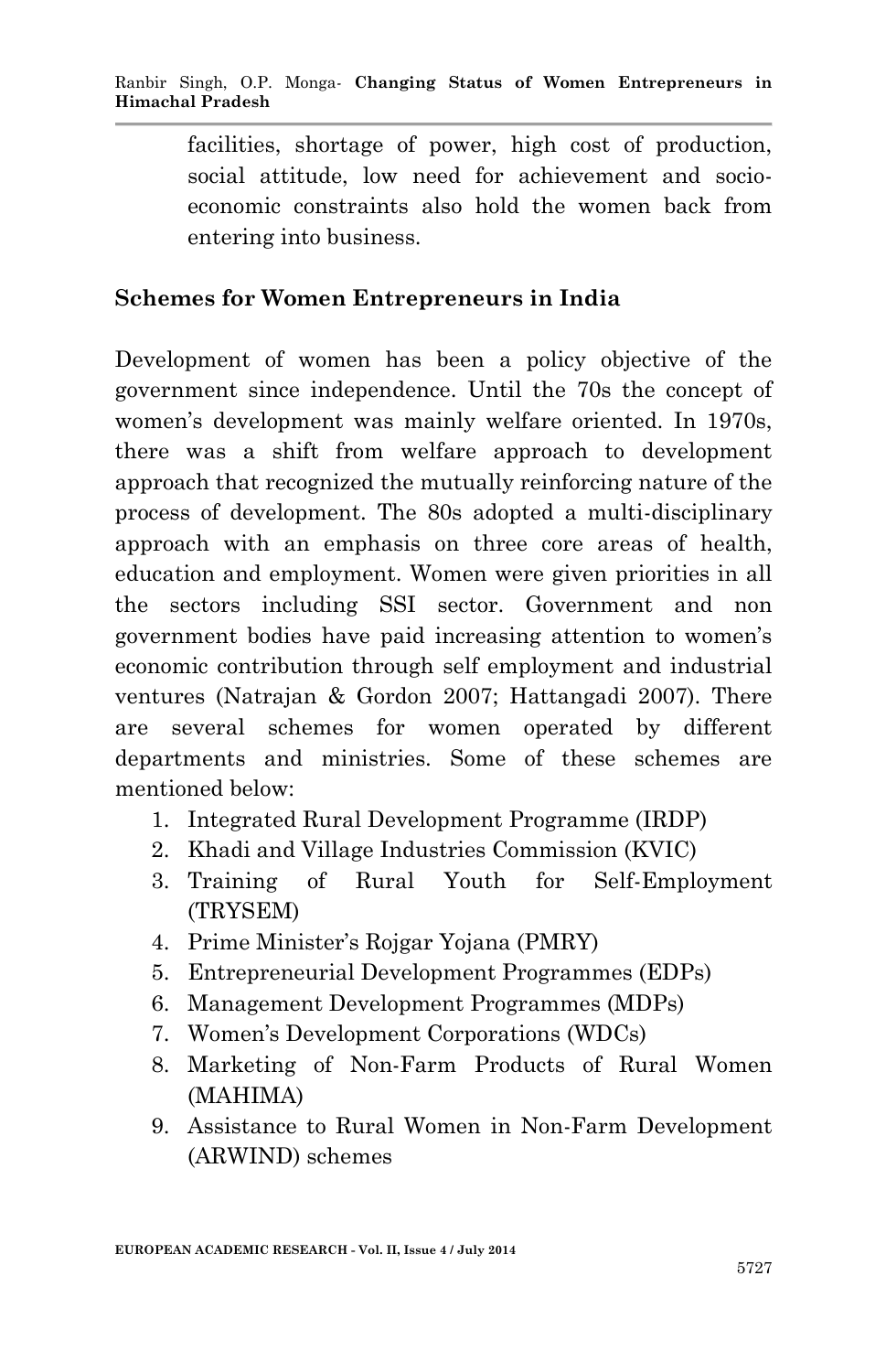Ranbir Singh, O.P. Monga*-* **Changing Status of Women Entrepreneurs in Himachal Pradesh**

- 10. Trade Related Entrepreneurship Assistance and Development (TREAD)
- 11. Working Women's Forum
- 12. Indira Mahila Yojana
- 13. Indira Mahila Kendra
- 14. Mahila Samiti Yojana
- 15. Mahila Vikas Nidhi
- 16. Micro Credit Scheme
- 17. Rashtriya Mahila Kosh
- 18. SIDBI's Mahila Udyam Nidhi
- 19. Mahila Vikas Nidhi
- 20. SBI's Stree Shakti Scheme
- 21. NGO's Credit Schemes
- 22. Micro & Small Enterprises Cluster Development Programmes (MSE-CDP)
- 23. National Banks for Agriculture and Rural Development's Schemes
- 24. Rajiv Gandhi Mahila Vikas Pariyojana (RGMVP)
- 25. Priyadarshini Project- A Programme for Rural Women Empowerment and Livelihood in Mid Gangetic Plains
- 26. NABARD- KfW-SEWA Bank Project
- 27. Exhibitions for women, under promotional package for Micro & Small enterprises approved by CCEA under marketing support

#### **Literature Review**

In India women entrepreneurs emerge mostly because of the 'push factors' i.e., responsibility thrust on them. In western societies, women in service tend to become entrepreneurs because of job discrimination, constraints on promotion, sexual harassment at workplace, influence of mentors and mass media communication (Berns 1986).

A research study revealed that women who ventured into business primarily had to keep themselves busy. 85.5% of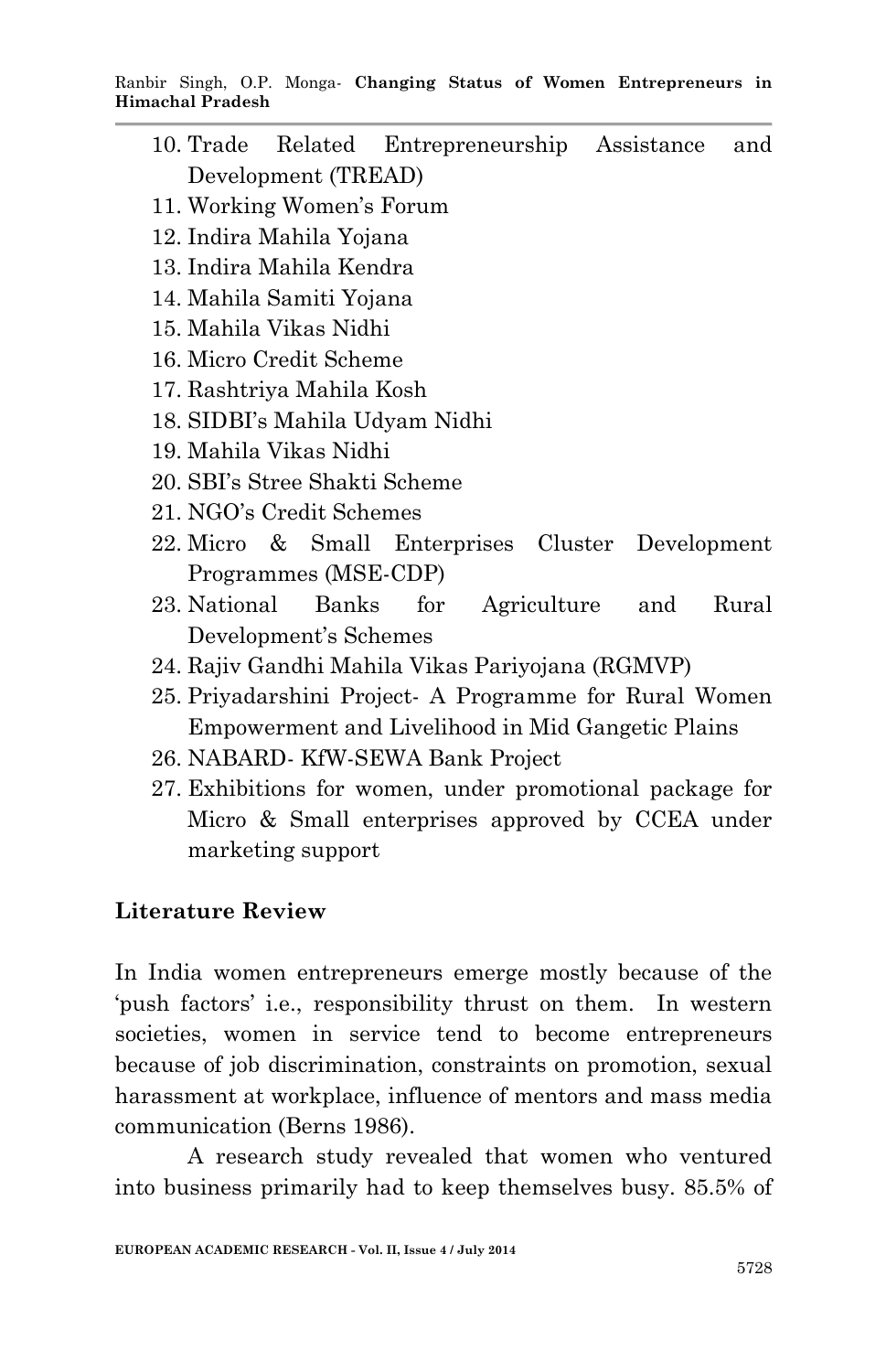them were married, 65.2% were in age group of 36 to 45. 1.7% had children above age of 10 years. They had given preference to manufacturing industry (66.6%) as compared to service industry (18.8%) and trading (14.6%) (Tinani 1988).

In a study on entrepreneurial success and profiles of women in Madras and Pondicherry revealed that 12 percent of women entrepreneurs belonged to age group of 20-30 years, 44 per cent belonged to 31-40 years age group, whereas 36 per cent belonged to 41-50 years age group and only 8 per cent of the women entrepreneurs belonged to 51-60 years age group (Jayshree & Sugirthavthy 1991).

A study revealed that 68 percent of the trained rural women had primary school education, 21 and 11 percent were had middle and higher secondary level education respectively (Mahale, Gavimath & Varghese 1991)

Different studies conducted on women entrepreneurs reveal that entrepreneurship is not a special privilege for the educated, for the women with no formal education or training many venture into business and prove to be successful (Rani 1991).

A study reveals that women take much more time in decision making. Since women are sentimental and guided by emotion rather than calculations, they cannot take quick and firm decision which is very much needed in business ventures. Moreover, they are not very independent; therefore in decision making they are very much guided by others. This is also seen that women are not very aggressive; hence lack emotion stability in dealing the business issues (Sharma 1994).

In case of Kerala, even though the indicators of social development of women are remarkable, the same degree of achievement is not recorded in the economic front as employees and entrepreneurs (Koshy & Joseph 2000).

A study revealed that entrepreneurs face constraints in aspects of financial, marketing production, work place facility and health problems. Financial problems are related to non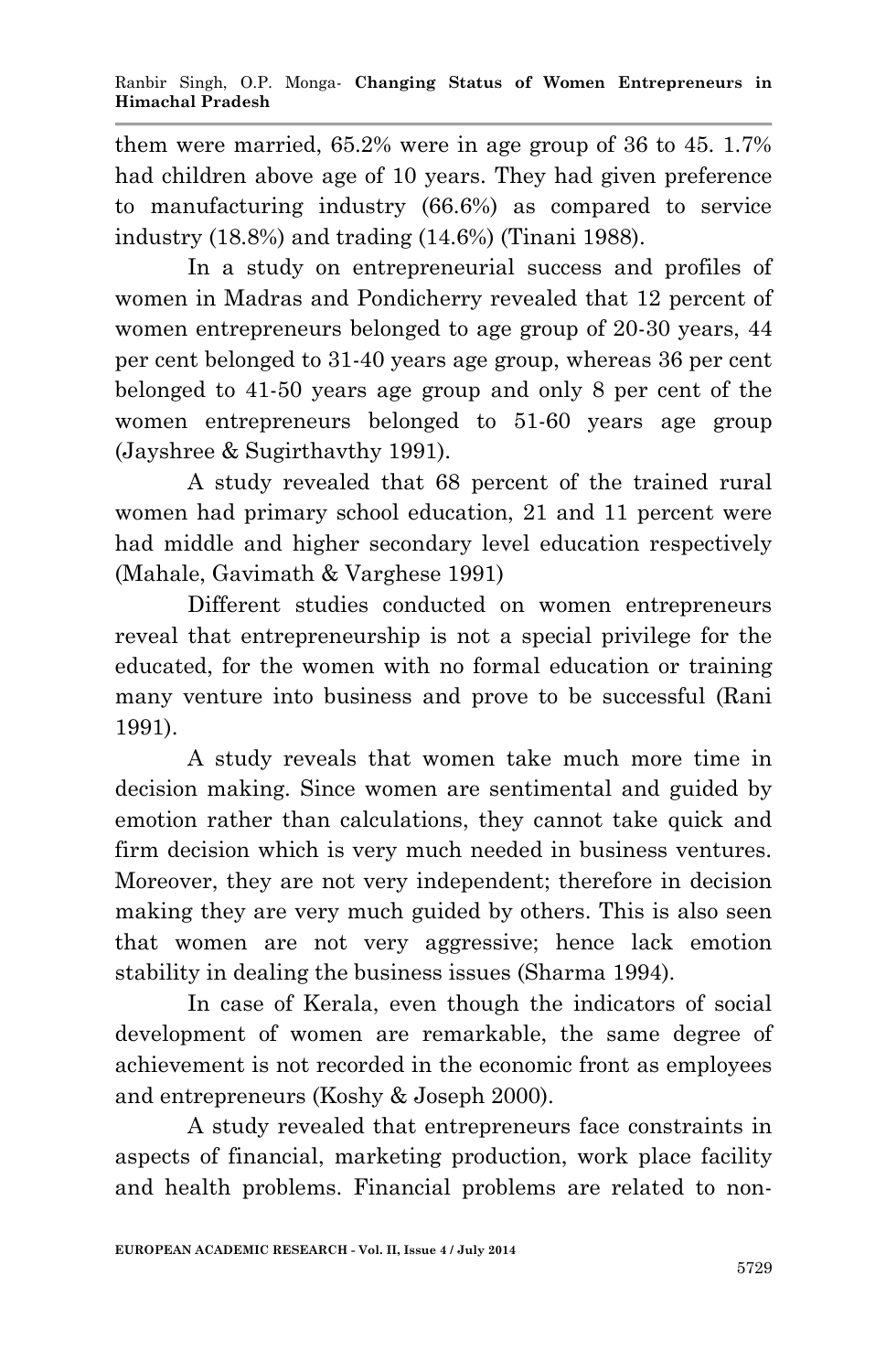availability of long-term finance, regular and frequent need of working capital. Poor location of shop and lack of transport facility are major marketing problems. Production problems included the problem of non-availability of raw material. Entrepreneurs also face health problems such as fatigue, tension, and headache. Women entrepreneurs also face problem of improper water and space facility (Nayyar et al. 2007).

# **Objectives of the Study**

- 1. To study the factors of women entrepreneurs;
- 2. To assess the financial status, decision making status and social status of women entrepreneurs in the state of Himachal Pradesh;
- 3. To assess the awareness level of women entrepreneurs about different government agencies, financial institutions and schemes provided by them;
- 4. To identify the different problems faced by women entrepreneurs in running and promotion of their business enterprises;
- 5. To provide suggestions and recommendations on the basis of present study.

## **Research Design**

The research design adopted for this study was of ex-post facto in nature since the phenomenon had already occurred. Ex-postfacto research is a systematic empirical enquiry in which the researcher does not have direct control over independent variables because their manifestation has already occurred or they are inherently not manipulated (Kerlinger 1973). The study was carried out on women entrepreneurs registered with the Directorate of Industries, Himachal Pradesh. There were 1322 registered women units in the twelve districts of Himachal Pradesh up to 31 March 2011. It was decided to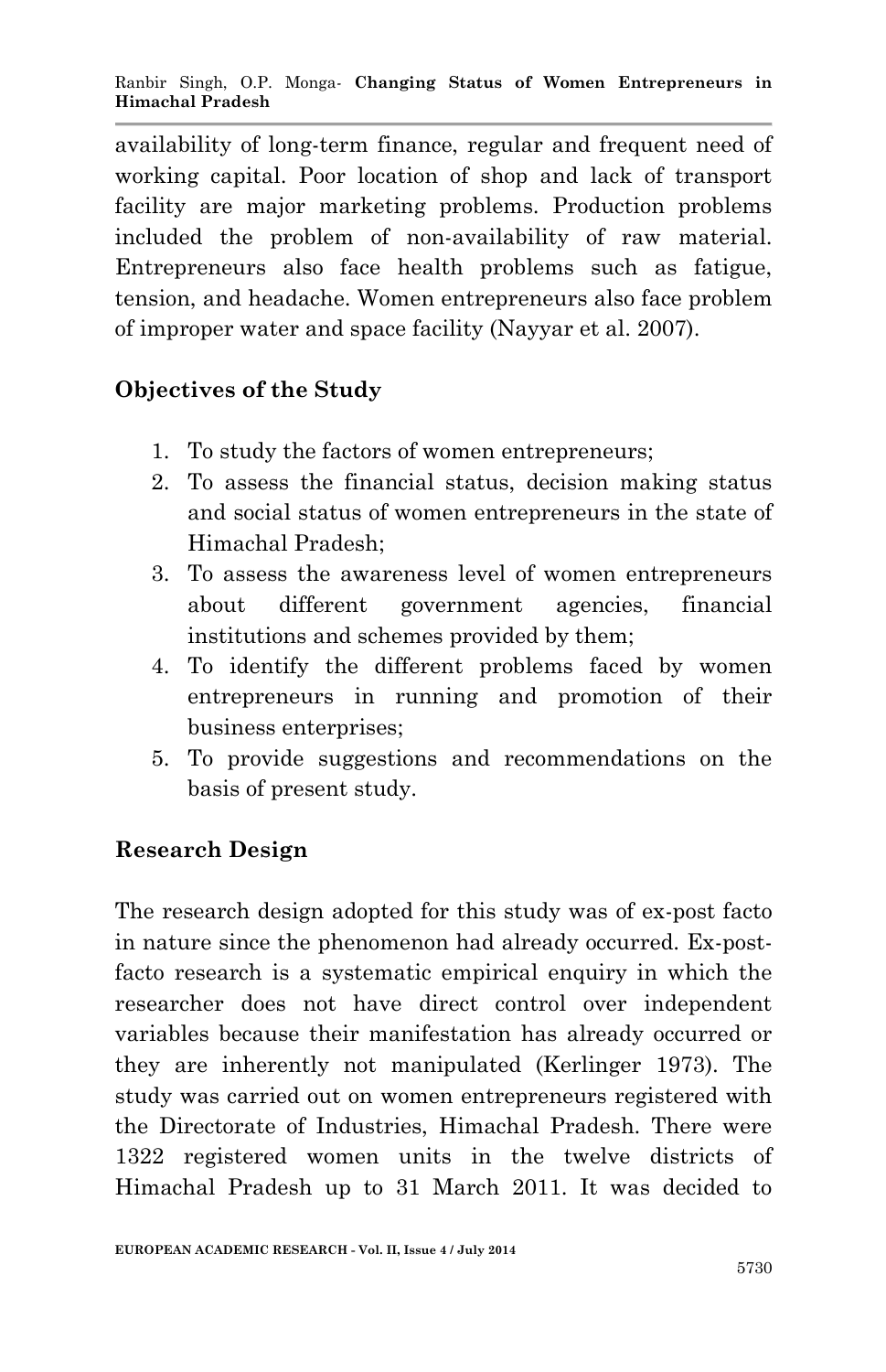select the top 5 districts (Mandi-462, Kullu-221, Hamirpur-169, Kangra-127, and Bilaspur-124) for the proposed study. With the help of data analysis it was seen that only these five districts were having 1103 units out of 1322 total registered units in the state and contribute 83.4 percent of total units in the state. Most of them were micro enterprises run by an individual or a group of individuals. The units were divided into 8 product groups are as follows:

- 1. Textiles & Garments
- 2. Food and Allied Products
- 3. Repair & Personal Services
- 4. Furniture and Wood works
- 5. Manufacturing
- 6. Printing & Papers
- 7. Electrical, Electronics, Computers & Data processing
- 8. Miscellaneous

The final selection of representation sample of 276 women entrepreneurs was done by taking 25 % percent random units from each product group of 5 districts. Thus, the sample was approximately of 276 women entrepreneurs from all five districts. The structured questionnaire was used to collect the primary data from sample respondents.

# **Results and Discussions**

## **Socio- Economic Variables of Women Entrepreneurs**

While studying the socio-economic aspects of women entrepreneurs, the researcher had considered several factors like, age, qualification, work experience, family background and family income.

| Socio-Economic Variables |           | No. of Respondents | Percentage |
|--------------------------|-----------|--------------------|------------|
| Age                      | 21-30     | 49                 | 17.8%      |
| (In Years)               | $31 - 40$ | 84                 | 30.4%      |
|                          | 41-50     | 86                 | 31.2%      |

**Table 1 Socio-Economic Variables of Women Entrepreneurs**

**EUROPEAN ACADEMIC RESEARCH - Vol. II, Issue 4 / July 2014**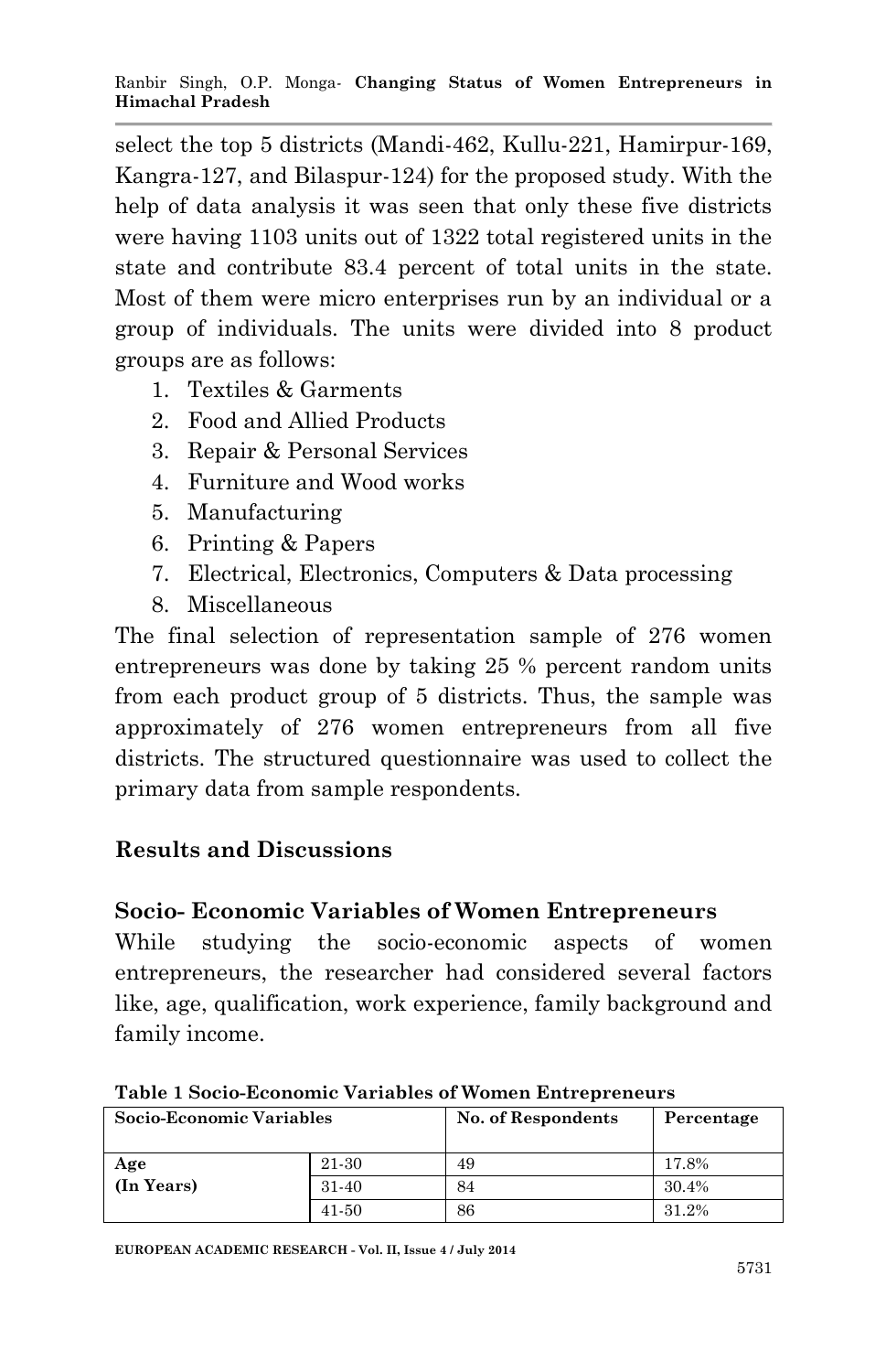|                          | 51-60           | 57  | 20.6% |
|--------------------------|-----------------|-----|-------|
|                          | Total           | 276 | 100%  |
| <b>Family Occupation</b> | Farmer          | 99  | 35.9% |
|                          | <b>Business</b> | 83  | 30.1% |
|                          | Govt. Job       | 29  | 10.5% |
|                          | Pvt. Job        | 65  | 23.6% |
|                          | Total           | 276 | 100%  |
| <b>Family Income</b>     | 5000-10000      | 145 | 52.5% |
| (In Rupees)              | 10001-15000     | 80  | 29.0% |
|                          | 15001-20000     | 51  | 18.5% |
|                          | Total           | 276 | 100%  |
| Qualification            | Primary         | 46  | 16.7% |
|                          | Secondary       | 89  | 32.2% |
|                          | Graduate        | 105 | 38.0% |
|                          | Postgraduate    | 36  | 13.0% |
|                          | Total           | 276 | 100%  |
| Work Experience          | $0 - 1$         | 152 | 55.1% |
| (In Years)               | $2 - 4$         | 73  | 26.4% |
|                          | $5 - 7$         | 51  | 18.5% |
|                          |                 |     |       |

Ranbir Singh, O.P. Monga*-* **Changing Status of Women Entrepreneurs in Himachal Pradesh**

**Source: Primary Data**

The sample distribution of 276 women entrepreneurs according to 4 age groups shows that 17.8% respondents belonged to the age group of 21 -30 years, 30.4% respondents belonged to the age group of 31-40 years, 31.2% respondents belonged to the age group of 41 -50 years and 20.6% respondents belonged to the age group of 51-60 years. It is found that majority (61.5%) of respondents were in the age group of 31-50 years. Age of the respondents ranged between 21-60 years and the mean age of the sample is 41 years. This shows that at this stage they were mature enough to understand different aspects of business.

The data illustrates that out of 276 women entrepreneurs 35.9 % belonged to farmer background, 30.1% women entrepreneurs belonged to business families and 23.6% women entrepreneurs were associated with the private job family occupation. Only 10.5% women entrepreneurs were associated with government job family background. It is reported that majority (66%) of women entrepreneurs belonged to farmer and business family occupation.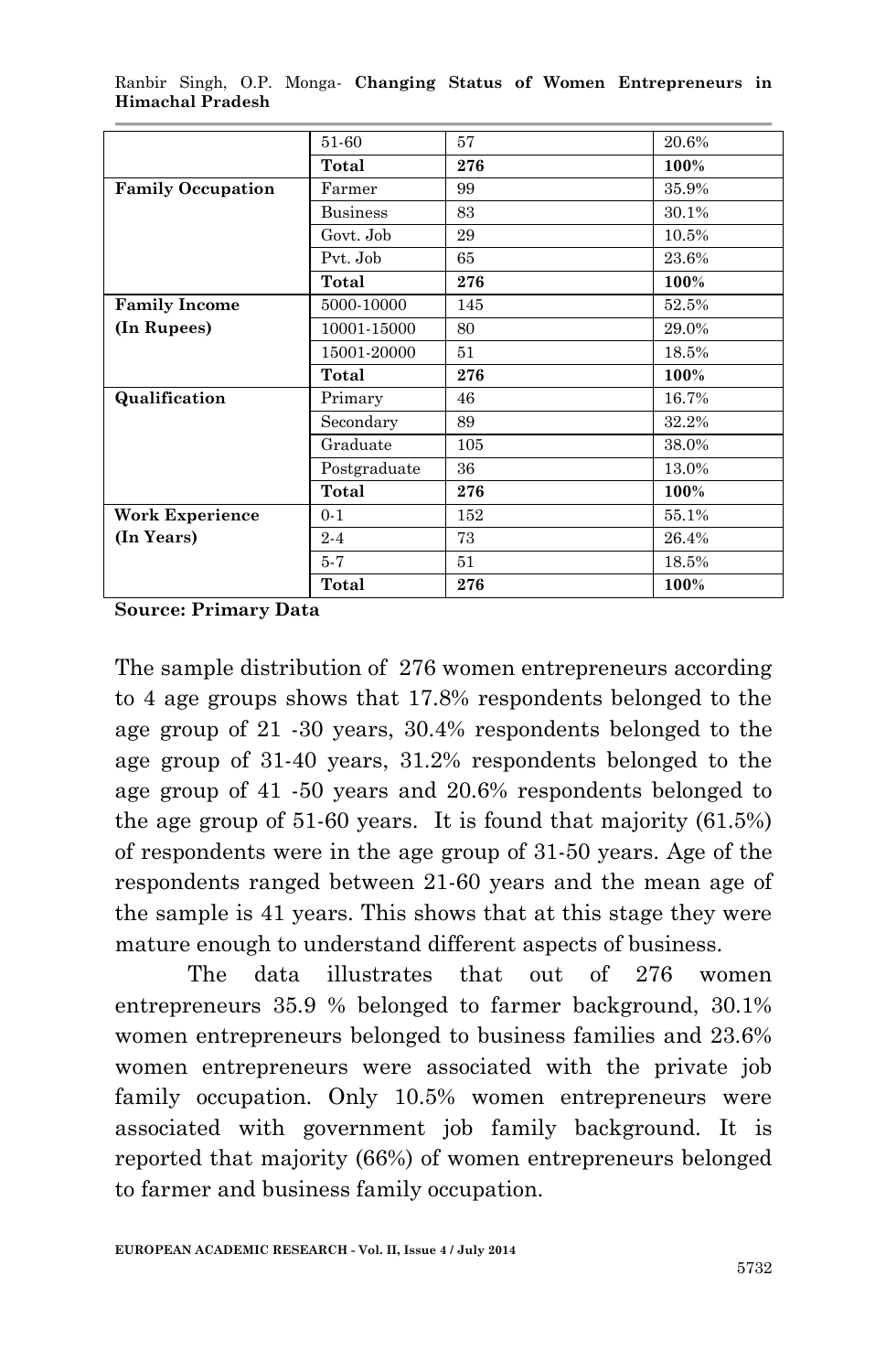Ranbir Singh, O.P. Monga*-* **Changing Status of Women Entrepreneurs in Himachal Pradesh**

The data shows that out of 276 women entrepreneurs 52.5% had their monthly family income between 5000-10000 rupees, 29 % women entrepreneurs had their monthly family income between 10001-15000 rupees and 18.5 % women entrepreneurs had their monthly family income more than 15000-20000 rupees. It is found that majority of women entrepreneurs had their monthly family income between 5000- 10000 rupees. The monthly family income of respondents ranged between 5000-20000 rupees and mean monthly income of family is 9483 rupees.

The data shows that out of 276 women entrepreneurs 38 % were graduates, 16.7 % had acquired primary education and 32.2% had acquired secondary education. Only 13 % women entrepreneurs were post graduates. This also points out that most of the graduated women preferred business than services. They may not get suitable job and need for income generation or creative utilize action of time leads them to undertake entrepreneurship.

The data shows that out of 276 women entrepreneurs 55.1 % women entrepreneurs were having one year or less than one year prior work experience, 26.4 % women entrepreneurs were having 2 to 4 years of work experience and only 18.5 % women entrepreneurs were having 5 to 7 years of work experience. The work experience ranged between 0-7 years and mean of sample is 2.

#### **Financial Status of Women Entrepreneurs**

Researcher had assumed various factors for ascertaining the financial status of business enterprise like total investment in business, source of investment in the business and profitability of business for the present study.

The result reveals that out of 276 women entrepreneurs 15.9% had invested between 50001-100000 rupees, 38.7% had invested between 100001-200000 rupees, 22.8% had invested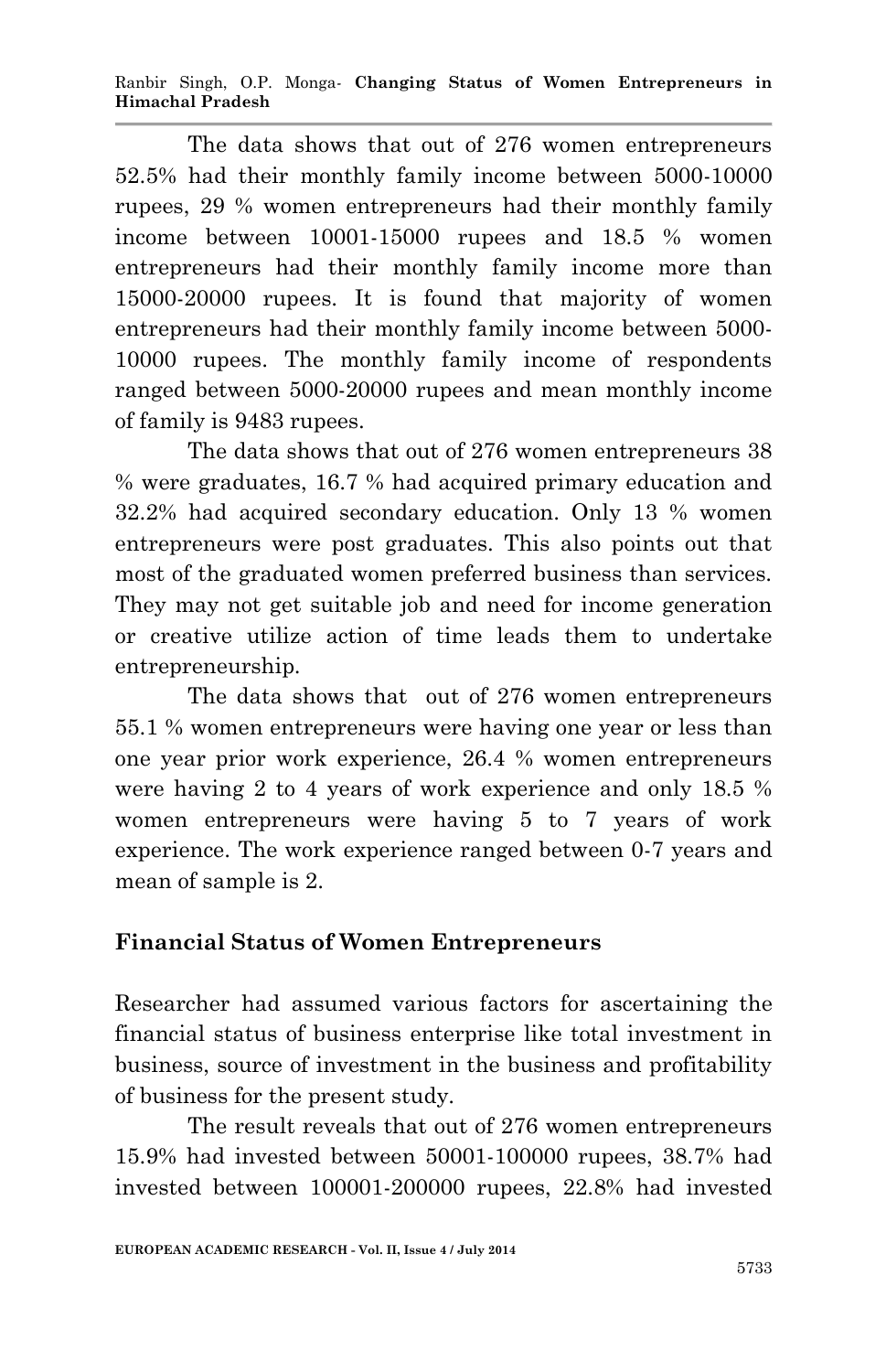between 200001-400000 rupees and 11.9% had invested between 400001-600000 rupees. Only 10.5% women entrepreneurs had invested between 600001-1000000 rupees. Total investment of respondents ranged between 50001- 1000000 rupees and the mean investment of the sample is 282427 rupees. It is found that majority of respondents (61.5%) had invested between 10000 to 400000 rupees in their enterprises.

The result reveals that 47.4% respondents had invested their own funds in the business and 38% respondents had taken loans from various banks. Only 14.4% respondents had taken loans from other sources of finance such as loans from friends, relatives and private money lenders.

The result reveals that 28.6% respondents were satisfied with the profitability of their enterprises whereas, 71.3% respondents were not satisfied with the profitability of business. It is found that majority of sample respondents were not happy with the profitability of their enterprises. A null hypothesis was also framed as follows:

HO: There is no significant impact of age, family occupation, family income, qualification and work experience on total investment in business

| Socio-           | Chi-square | $p -$ | Degree of | of<br>Level  | Result      |
|------------------|------------|-------|-----------|--------------|-------------|
| Economic         | value      | value | freedom   | significance |             |
| <b>Variables</b> |            |       |           |              |             |
| Age              | 14.918     | .457  | 12        | .05          | Non         |
|                  |            |       |           |              | Significant |
| Family           | 20.054     | .170  | 12        | .05          | <b>Non</b>  |
| Occupation       |            |       |           |              | Significant |
|                  |            |       |           |              |             |
| Family Income    | 211.616    | .000. | 08        | .01          | Significant |
| Qualification    | 12.212     | .663  | 12        | .05          | Non         |
|                  |            |       |           |              | Significant |
| Work             | 9.736      | .464  | 08        | .05          | <b>Non</b>  |
| Experience       |            |       |           |              | Significant |

**Table 2 Socio-Economic Variables and Total Investment in Business**

**Source: Primary Data**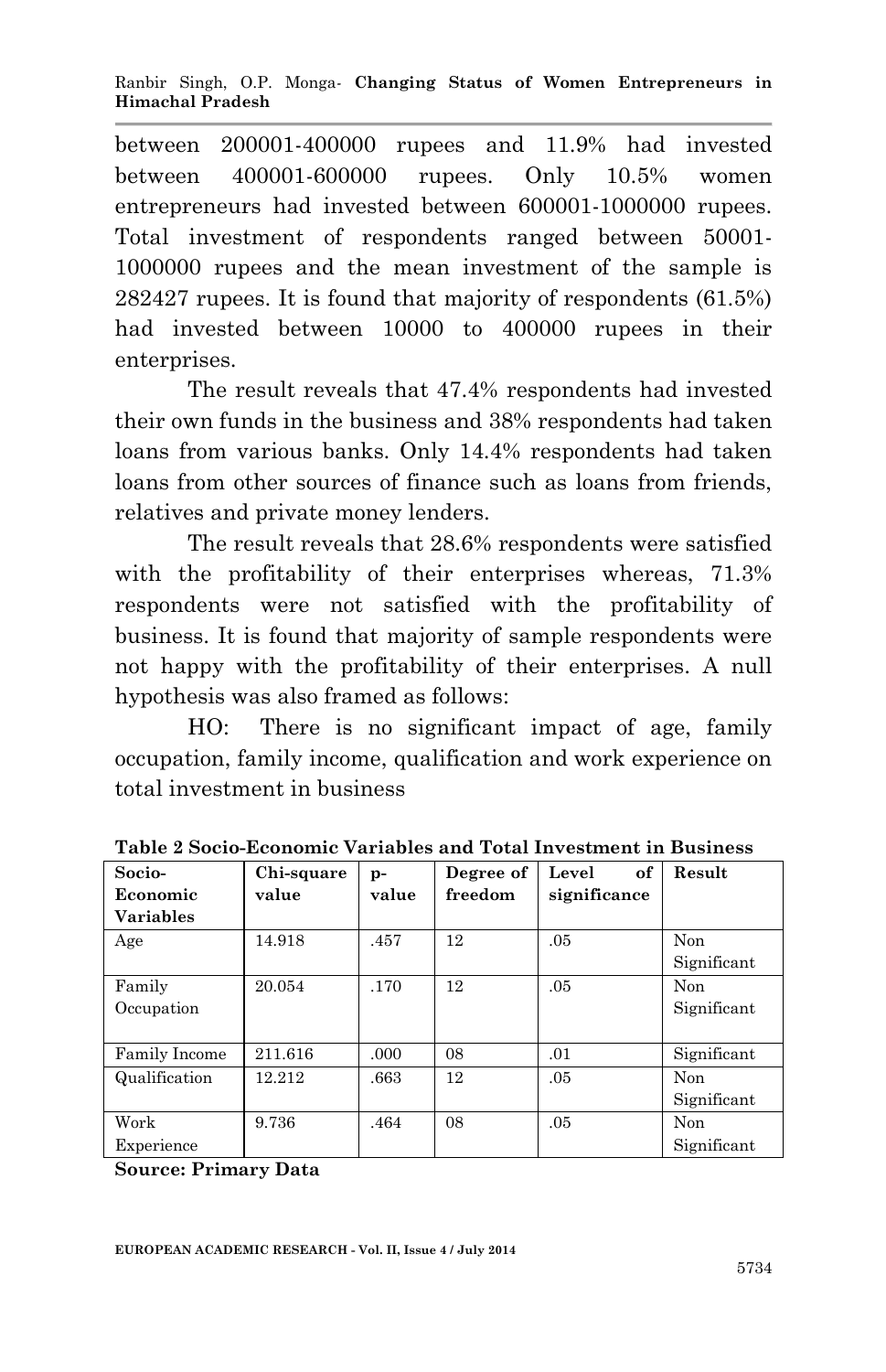The table 2 shows that there is significant impact of family income on the total investment in business as the p value is less than the level of significance (.01). Others variables such as age, family occupation, qualification and work experience are not having significant impact on total investment in business as the p value is greater than the level of significance (.05).

# **Decision Making Status of Women Entrepreneurs**

The researcher had assumed various factors associated with decision making status and these were power to take manpower recruitment and selection decisions, power to take marketing and selling decisions and power to take major financial decisions.

The result reveals that out of 276 women entrepreneurs 74.2% respondents were having high decision making power in terms of manpower recruitment and selection decisions, 20.6% respondents were having moderate power in terms of manpower recruitment and selection decisions and only 5% respondents were having low decision making power in terms of manpower recruitment and selection.

The result reveals that out of 276 women entrepreneurs 56.1% were having high decision making power to take marketing and selling decisions, 31.1% were having moderate decision making power to take marketing and selling decisions and only 12.6% were having low decision making power.

The result reveals that out of 276 women entrepreneurs 51% respondents were having high decision making power to take major financial decisions, 39.4% were having moderate decision making power to take major financial decisions and only 9.4% were having low decision making power to take major financial decisions. A null hypothesis was also framed as follows: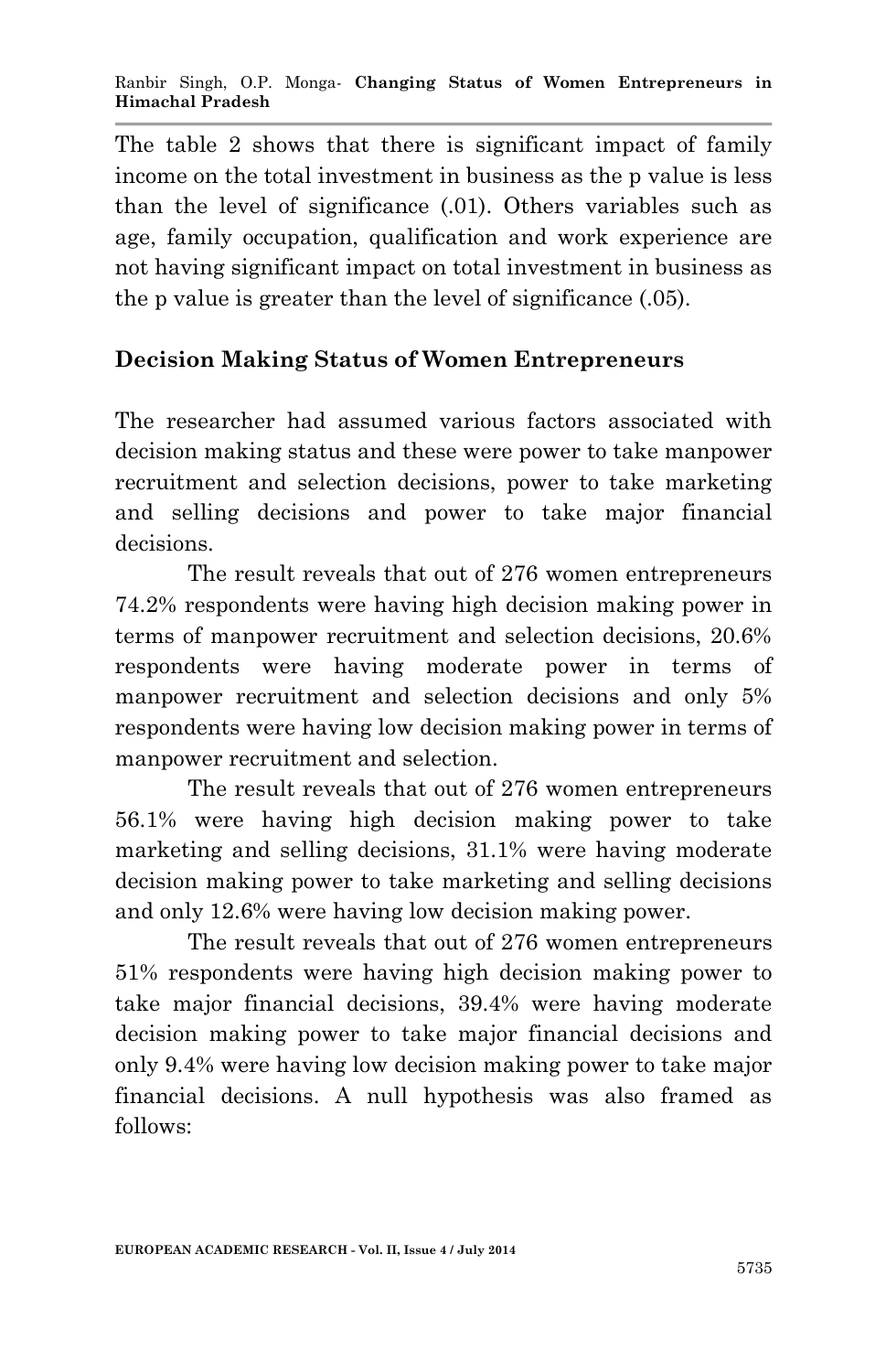Ranbir Singh, O.P. Monga*-* **Changing Status of Women Entrepreneurs in Himachal Pradesh**

HO: There is no significant impact of age, family occupation, family income, qualification and work experience on power to take marketing and selling decisions

**Table 3 Socio-Economic Variables and Power to take Marketing and Selling Decisions**

| Socio-           | $Chi-$ | p-value | Degree         | of<br>Level  | Result      |
|------------------|--------|---------|----------------|--------------|-------------|
| Economic         | square |         | of             | significance |             |
| <b>Variables</b> | value  |         | freedom        |              |             |
| Age              | 14.352 | .026    | 6              | .05          | Significant |
| Family           | 4.346  | .630    | 6              | .05          | Non         |
| Occupation       |        |         |                |              | significant |
| Family           | 7.193  | .126    | 4              | .05          | Non         |
| Income           |        |         |                |              | Significant |
| Qualification    | 2.313  | .889    | 6              | .05          | Non         |
|                  |        |         |                |              | Significant |
| Work             | 2.414  | .660    | $\overline{4}$ | .05          | Non         |
| Experience       |        |         |                |              | Significant |

**Source: Primary Data**

The table 3 depicts that there is significant impact of age on power to take marketing and selling decisions as the p value is less than the level of significance (.05). Others variables such as family occupation, family income, qualification and work experience are not having significant impact on power to take marketing and selling decisions as the p value is greater than the level of significance (.05).

## **Social Status of Women Entrepreneurs**

Social status was also determined by assuming different factors like respect in the family, respect in society and participation in social activities.

The result illustrates that out of 276 women entrepreneurs 54.3% were having high respect in their families being a women entrepreneur, 32.9% were having moderate respect in their families being a women entrepreneur and only 12.6% respondents were having low respect in their families being a women entrepreneur.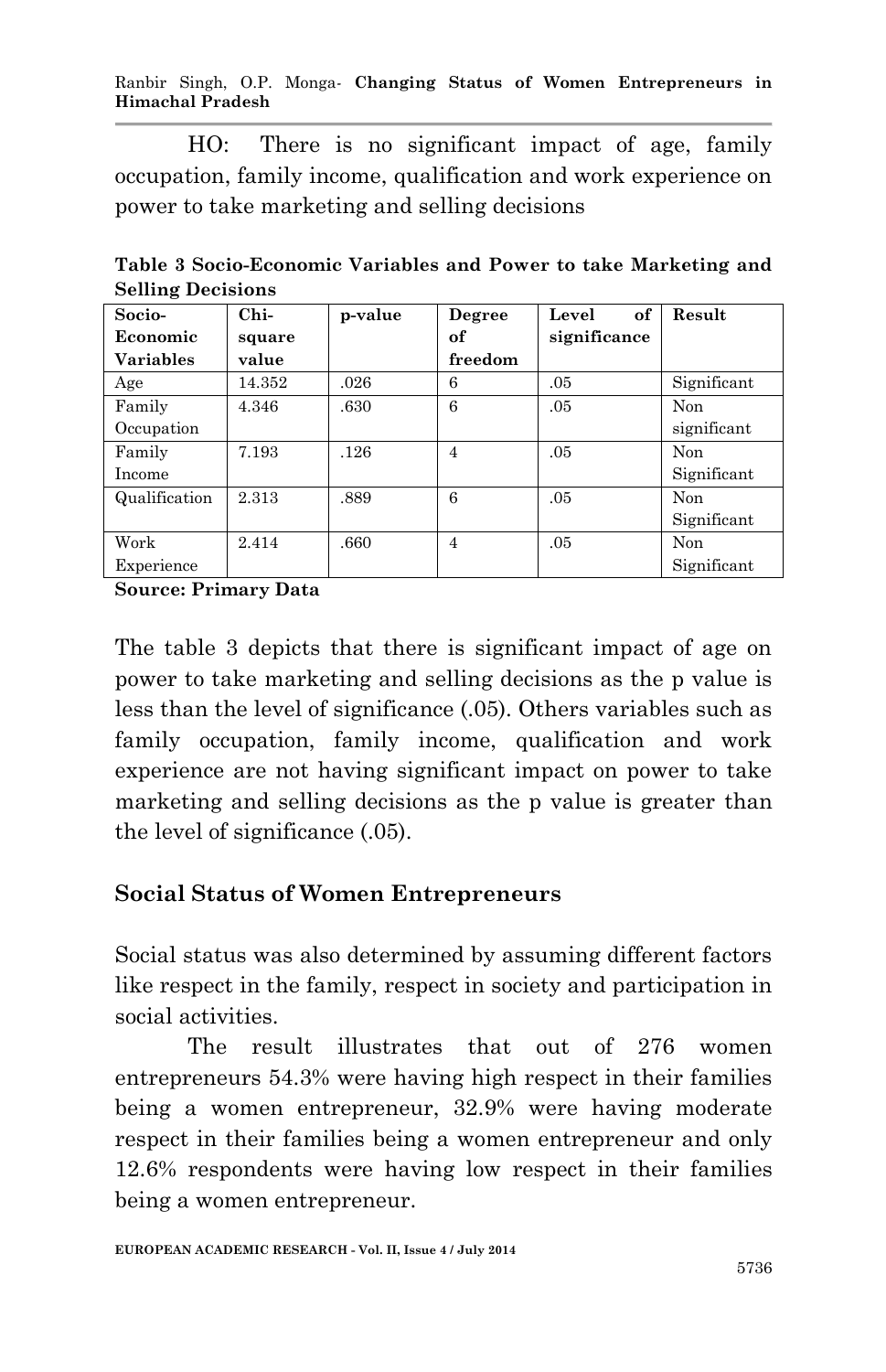Ranbir Singh, O.P. Monga*-* **Changing Status of Women Entrepreneurs in Himachal Pradesh**

The result shows that out of 276 women entrepreneurs 77.1% respondents were having high respect in the society being a women entrepreneur, 20.6% were having moderate respect in the society being a women entrepreneur and only 2.1% were having low respect in the society being a women entrepreneur.

The data shows that out of 276 women entrepreneurs 42.3% were having high participation in social activities, 29.3% were having moderate participation in social activities and only 28.2% were having low participation in social activities. A null hypothesis was also framed as follows:

HO: There is no significant impact of age, family occupation, family income, qualification and work experience on participation in social activities

**Table 4 Socio-Economic Variables and Participation in Social Activities**

| Socio-           | $Chi-$ | p-value | Degree of      | of<br>Level  | Result      |
|------------------|--------|---------|----------------|--------------|-------------|
| Economic         | square |         | freedom        | significance |             |
| <b>Variables</b> | value  |         |                |              |             |
| Age              | 9.172  | .164    | 6              | .05          | Non         |
|                  |        |         |                |              | Significant |
| Family           | 3.635  | .726    | 6              | .05          | Non         |
| Occupation       |        |         |                |              | Significant |
| Family Income    | 2.155  | .707    | $\overline{4}$ | .05          | Non         |
|                  |        |         |                |              | Significant |
| Qualification    | 12.598 | .050    | 6              | .05          | Significant |
| Work             | 5.263  | .261    | 4              | .05          | Non         |
| Experience       |        |         |                |              | Significant |

**Source: Primary Data**

The table 4 shows that there is significant impact of qualification on participation in social activities as the p value is equal to the level of significance (.05). Others variables such as age, family occupation, family income and work experience are not having significant impact on participation in social activities as the p value is greater than the level of significance  $(.05)$ .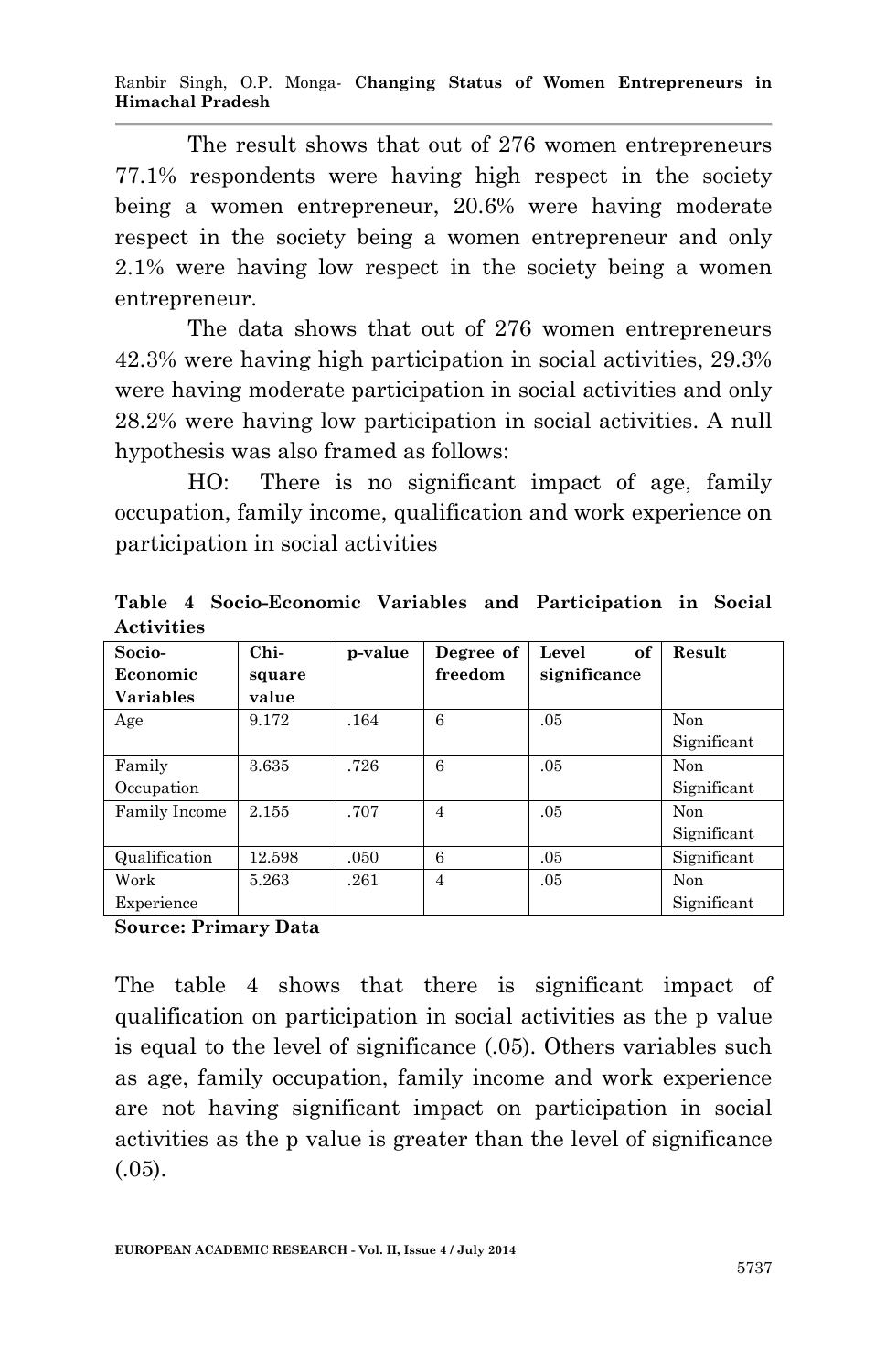#### **Awareness Level of Women Entrepreneurs**

Awareness level was defined by assuming respondents' awareness towards various government agencies, financial institutions, schemes and awareness about various EDPs and training programmes.

The result shows that out of 276 women entrepreneurs 29.3% were having high awareness about the various government agencies and financial institutions, 49.2% were having moderate awareness about the various government agencies and financial institutions and only 33.5% were having low awareness about the various government agencies and financial institutions.

The result reveals that out of 276 women entrepreneurs 12.3% were having high awareness about different schemes for women entrepreneurs, 56.1% were having moderate awareness about different schemes for women entrepreneurs and 31.5% were having low awareness about different schemes for women entrepreneurs**.** 

The result reveals that out of 276 women entrepreneurs 32.9% were having high awareness about various EDPs & training programmes, 10.8% were having moderate awareness about various EDPs & training programmes and 56.1% were having low awareness about various EDPs & training programmes. A null hypothesis was also framed as follows:

HO: There is no significant impact of age, family occupation, family income, qualification and work experience on awareness about various government agencies and financial institutions

**Table 5 Socio-Economic Variables and Awareness about Various Government Agencies and Financial Institutions**

| Socio-<br>Economic<br><b>Variables</b> | Chi-<br>square<br>value | p-value | Degree of   Level<br>freedom | оf<br>significance | Result      |
|----------------------------------------|-------------------------|---------|------------------------------|--------------------|-------------|
| Age                                    | 14.234                  | .027    |                              | .05                | Significant |
| Family                                 | 4.043                   | .671    |                              | .05                | Non         |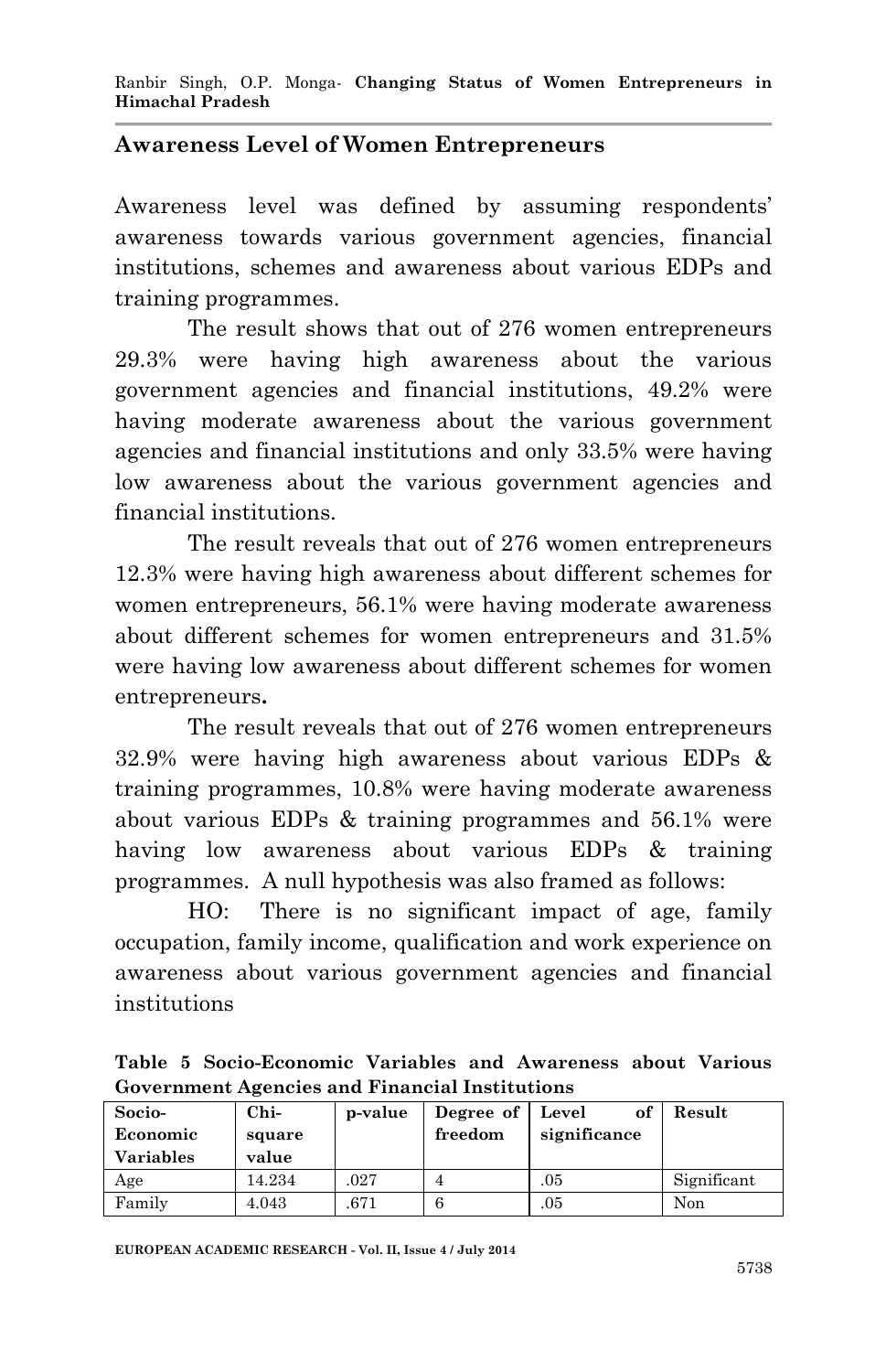| Occupation    |       |      |   |     | significant |
|---------------|-------|------|---|-----|-------------|
| Family        | 4.881 | .300 |   | .05 | Non         |
| Income        |       |      |   |     | Significant |
| Qualification | 4.149 | .657 | 6 | .05 | Non         |
|               |       |      |   |     | Significant |
| Work          | 2.770 | .597 | 4 | .05 | Non         |
| Experience    |       |      |   |     | significant |

Ranbir Singh, O.P. Monga*-* **Changing Status of Women Entrepreneurs in Himachal Pradesh**

**Source: Primary Data**

The table 5 reveals that there is significant impact of age on awareness about various government agencies and financial institutions as p value is less than the level of significance (.05). Others variables such as family occupation, family income, qualification and work experience are not having significant impact on awareness about the various government agencies and financial institutions as p value is greater than the level of significance (.05).

#### **Financial Problems of Women Entrepreneurs**

Researcher had assumed financial problems for the study in terms of shortages of funds, high rate of interest, and difficulty in getting loans from financial institutions.

The result illustrates that out of 276 women entrepreneurs 51% were having high problem of shortages of funds in their enterprises, 28.6% were having moderate problem of shortages of funds in their enterprises and 20.2% were having low problem of shortages of funds in their enterprises.

The result reveals that out of 276 women entrepreneurs 38.4% were having high problem of high rate of interest, 47.8% were having moderate problem of high rate of interest and only 13.7% were having low problem of high rate of interest.

The data shows that 60.8% respondents were having high problems in getting loans from financial institutions, 20.6% respondents were having moderate problems in getting loans from financial institutions and only 18.4% respondents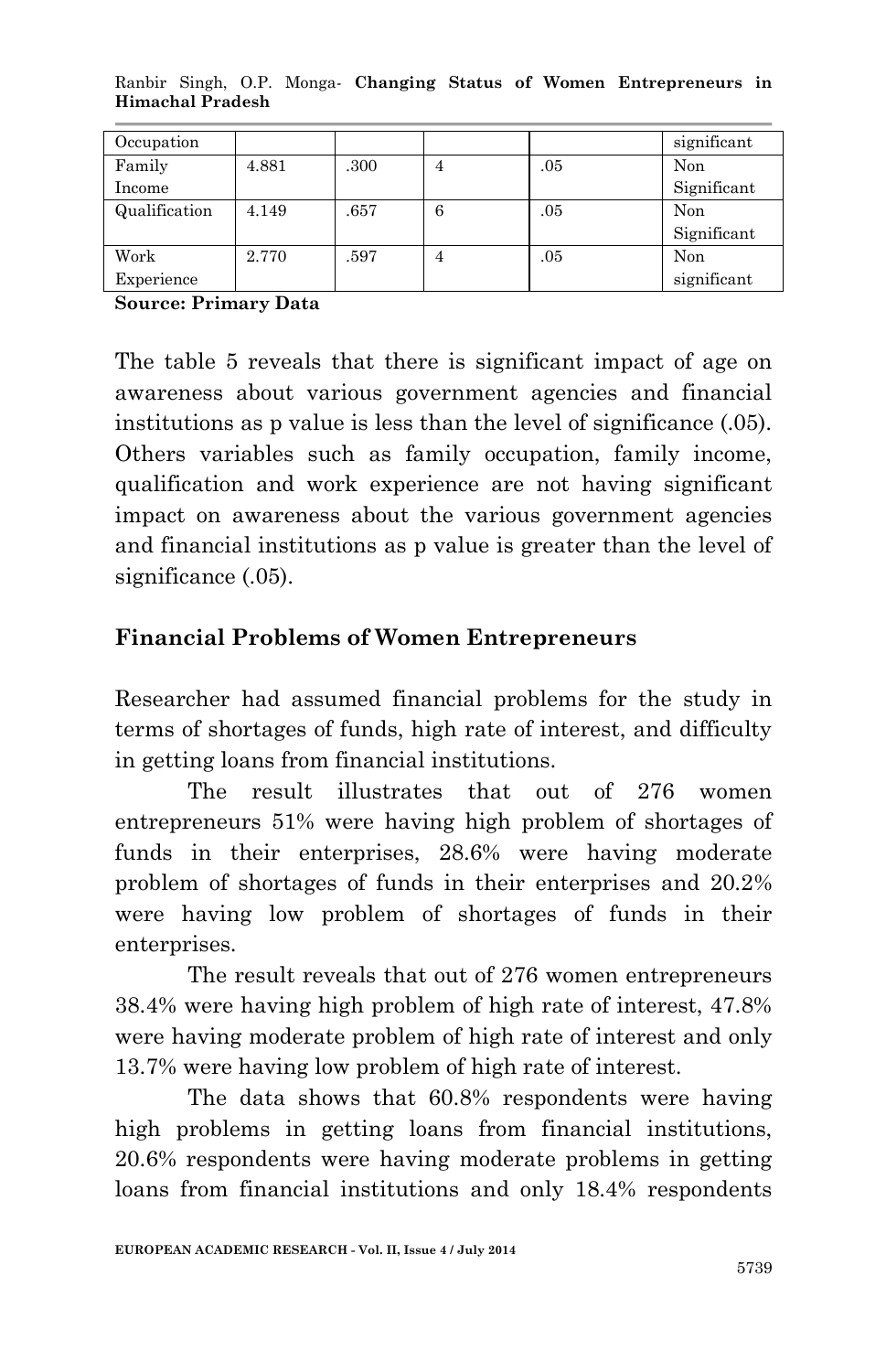were having low problems in getting loans from financial institutions. A null hypothesis was also framed as follows:

HO: There is no significant impact of age, family occupation, family income, qualification and work experience on problem of shortages of funds

| Socio-           | $Chi-$ | p-value | Degree of      | Level<br>of  | Result      |
|------------------|--------|---------|----------------|--------------|-------------|
| Economic         | square |         | freedom        | significance |             |
| <b>Variables</b> | value  |         |                |              |             |
| Age              | 5.630  | .466    | 6              | .05          | Non         |
|                  |        |         |                |              | Significant |
| Family           | 3.532  | .740    | 6              | .05          | Non         |
| Occupation       |        |         |                |              | significant |
| Family Income    | 3.708  | .447    | 6              | .05          | Non         |
|                  |        |         |                |              | Significant |
| Qualification    | 5.260  | .511    | 6              | .05          | Non         |
|                  |        |         |                |              | Significant |
| Work             | 5.641  | .228    | $\overline{4}$ | .05          | Non         |
| Experience       |        |         |                |              | significant |

**Table 6 Socio-Economic variables and Problem of Shortages of Funds**

**Source: Primary Data**

The table 6 reveals that there is no significant impact of age, family occupation, family income, qualification and work experience on problem of shortages of funds as the p value is greater than the level of significance (.05). Therefore, hypothesis i.e., there is no significant impact of age, family occupation, family income, qualification and work experience on problem of shortages of is accepted.

## **Marketing Problems of Women Entrepreneurs**

Marketing problems were also assumed by the researcher in terms of problem of competition, advertisement and market information.

The result reveals that out of 276 women entrepreneurs 46.7% were having high problem of competition, 38.7% were having moderate problem of competition and only 14.4% were having low problem of competition.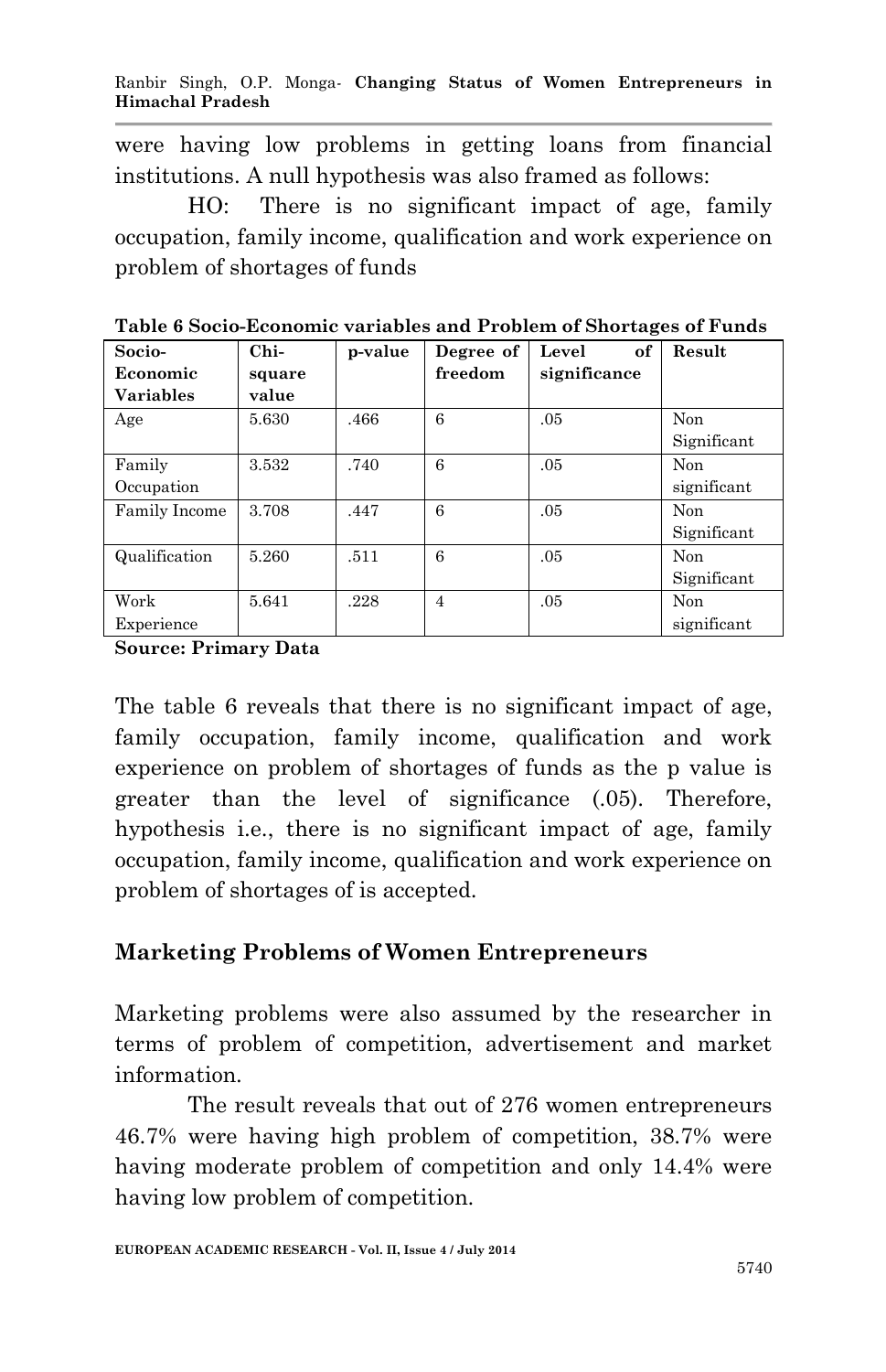The result reveals that out of 276 women entrepreneurs 21.7% were having high problem of advertisement, 44.9% were having moderate problem of advertisement and 33.3% were having low problems of advertisement.

The data reveals that out of 276 women entrepreneurs 13.7% were having high problem of market information, 41.6% were having moderate problem of market information and 44.5% were having low problems of market information. A null hypothesis was also framed as follows:

HO: There is no significant impact of age, family occupation, family income, qualification and work experience on problem of competition

| Socio-           | $Chi-$ | p-value | Degree of      | of<br>Level  | Result      |
|------------------|--------|---------|----------------|--------------|-------------|
| Economic         | square |         | freedom        | significance |             |
| <b>Variables</b> | value  |         |                |              |             |
| Age              | 7.193  | .303    | 6              | .05          | Non         |
|                  |        |         |                |              | Significant |
| Family           | 7.562  | .272    | 6              | .05          | Non         |
| Occupation       |        |         |                |              | significant |
| Family Income    | 5.199  | .267    | 4              | .05          | Non         |
|                  |        |         |                |              | Significant |
| Qualification    | 4.397  | .623    | 6              | .05          | Non         |
|                  |        |         |                |              | Significant |
| Work             | 3.073  | .546    | $\overline{4}$ | .05          | Non         |
| Experience       |        |         |                |              | significant |

**Table 7 Socio-Economic Variables and Problem of Competition**

**Source: Primary Data**

The table 7 shows that there is no significant impact of age, family occupation, family income, qualification and work experience on problem of competition as the p value is greater than the level of significance (.05). Therefore, hypothesis i.e., there is no significant impact of age, family occupation, family income, qualification and work experience on problem of competition is accepted.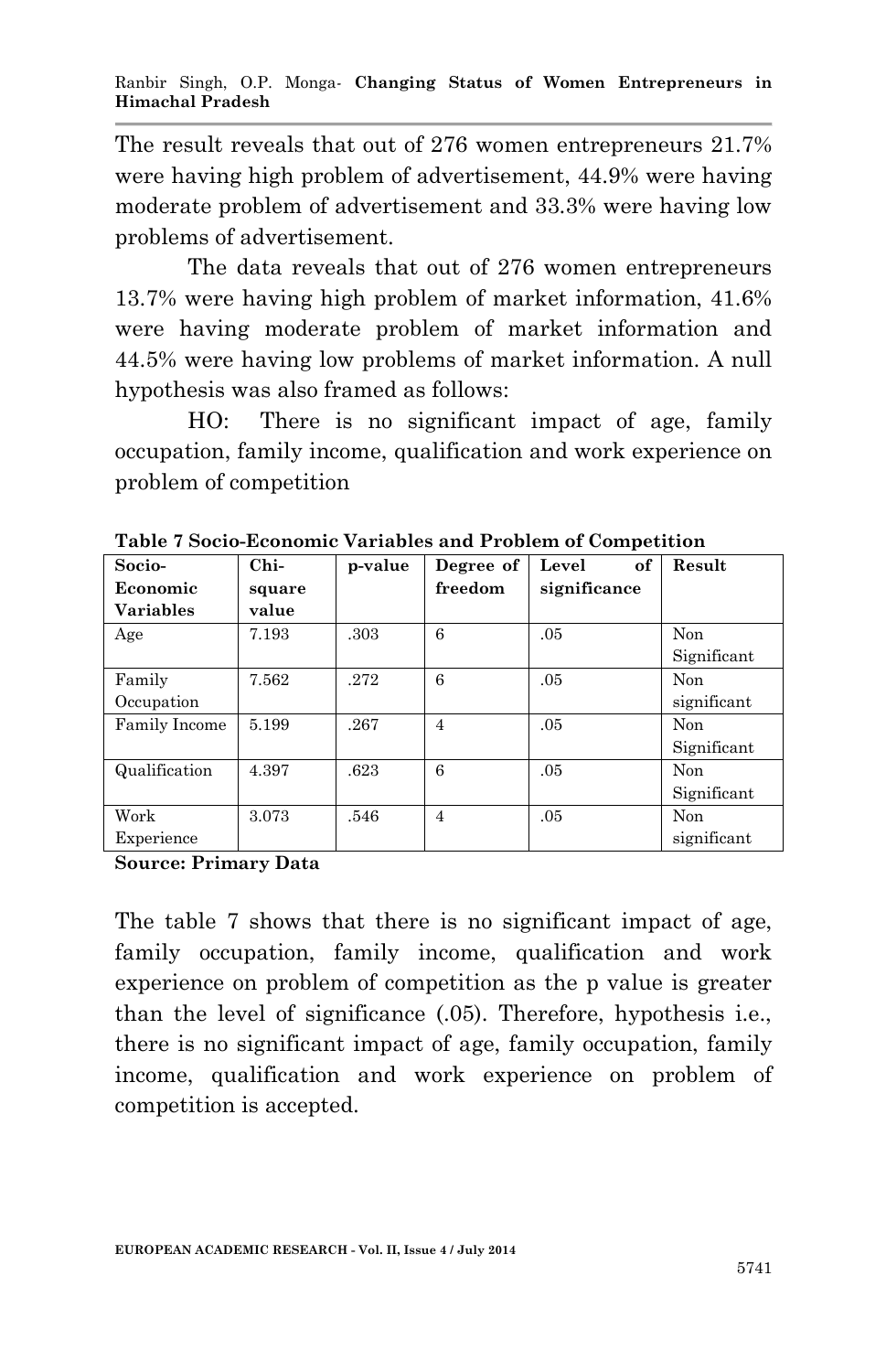#### **Manufacturing Problems of Women Entrepreneurs**

Manufacturing problems were defined by assuming certain factors by the researcher. The problem of raw material, technology and high cost of machines were assumed as manufacturing problems for the study.

The result reveals that out of 276 women entrepreneurs 56.1% were having high problem of raw material, 38% were having moderate problem of raw material and only 5.7% were having low problem of raw material.

The result illustrates that out of 276 women entrepreneurs 22.4% respondents were having high problem of technology, 15.5% were having moderate problem of technology and 61.9% were having low problem of technology.

The result shows that out of 276 women entrepreneurs 64.4% respondents were having high problem of high cost of machines, 27.1% were having moderate problem of high cost of machines and 8.3% were having low problem of high cost of machines. A null hypothesis was also framed as follows:

HO: There is no significant impact of age, family occupation, family income, qualification and work experience on problem of technology

| Socio-           | Chi-   | p-value | Degree of      | Level<br>of  | Result      |
|------------------|--------|---------|----------------|--------------|-------------|
| Economic         | square |         | freedom        | significance |             |
| <b>Variables</b> | value  |         |                |              |             |
| Age              | 5.315  | .504    | 6              | .05          | Non         |
|                  |        |         |                |              | Significant |
| Family           | 4.465  | .614    | 6              | .05          | Non         |
| Occupation       |        |         |                |              | Significant |
| Family Income    | .726   | .948    | $\overline{4}$ | .05          | Non         |
|                  |        |         |                |              | Significant |
| Qualification    | 12.664 | .049    | $\overline{4}$ | .05          | Significant |
| Work             | 5.077  | .279    | $\overline{4}$ | .05          | Non         |
| Experience       |        |         |                |              | significant |

**Table 8 Socio-Economic Variables and Problem of Technology**

**Source: Primary Data**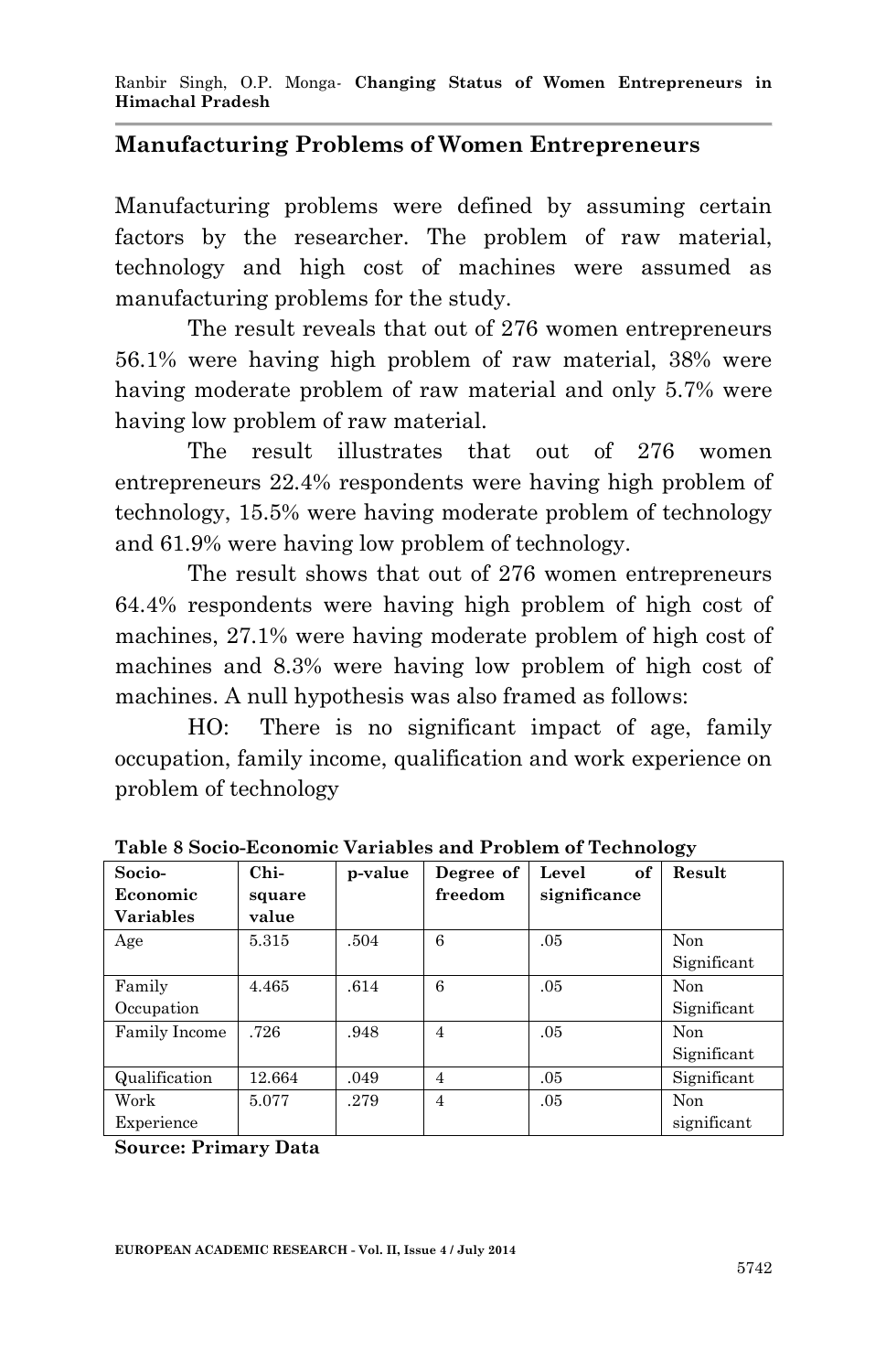The table 8 reveals that there is significant impact of qualification on problem of technology as the p value is less than the level of significance (.05). Others variables such as age, family occupation, family income and work experience are not having significant impact on problem of technology as the p value is greater than the level of significance (.05).

# **Labour Problems of Women Entrepreneurs**

Researcher had assumed problem of non availability of skilled labour, problem of absenteeism and problem of high wages as labour problems for the study.

The result reveals that out of 276 women entrepreneurs 60.8% were having high problems of non availability of skilled labour, 20.6% were having moderate problems of non availability of skilled labour and 18.4% were having low problems of non availability of skilled labour.

The result shows that out of 276 women entrepreneurs 31.8% were having high problem of absenteeism of workers, 34.4% were having moderate problem of absenteeism of workers and 33.6% were having low problem of absenteeism of workers.

The result reveals that out of 276 women entrepreneurs 52.8% were having high problem of high wages, 34.3% were having moderate problem of high wages and 12.6% were having low problem of high wages. A null hypothesis was also framed as follows:

HO: There is no significant impact of age, family occupation, family income, qualification and work experience on problems of non availability of skilled labour

**Table 9 Socio-Economic Variables and Problem of Non Availability of Skilled Labour**

| Socio-           | Chi-   | p-value | Degree of   Level | оf           | Result |
|------------------|--------|---------|-------------------|--------------|--------|
| Economic         | square |         | freedom           | significance |        |
| <b>Variables</b> | value  |         |                   |              |        |
| Age              | 4.936  | 552     |                   | .05          | Non    |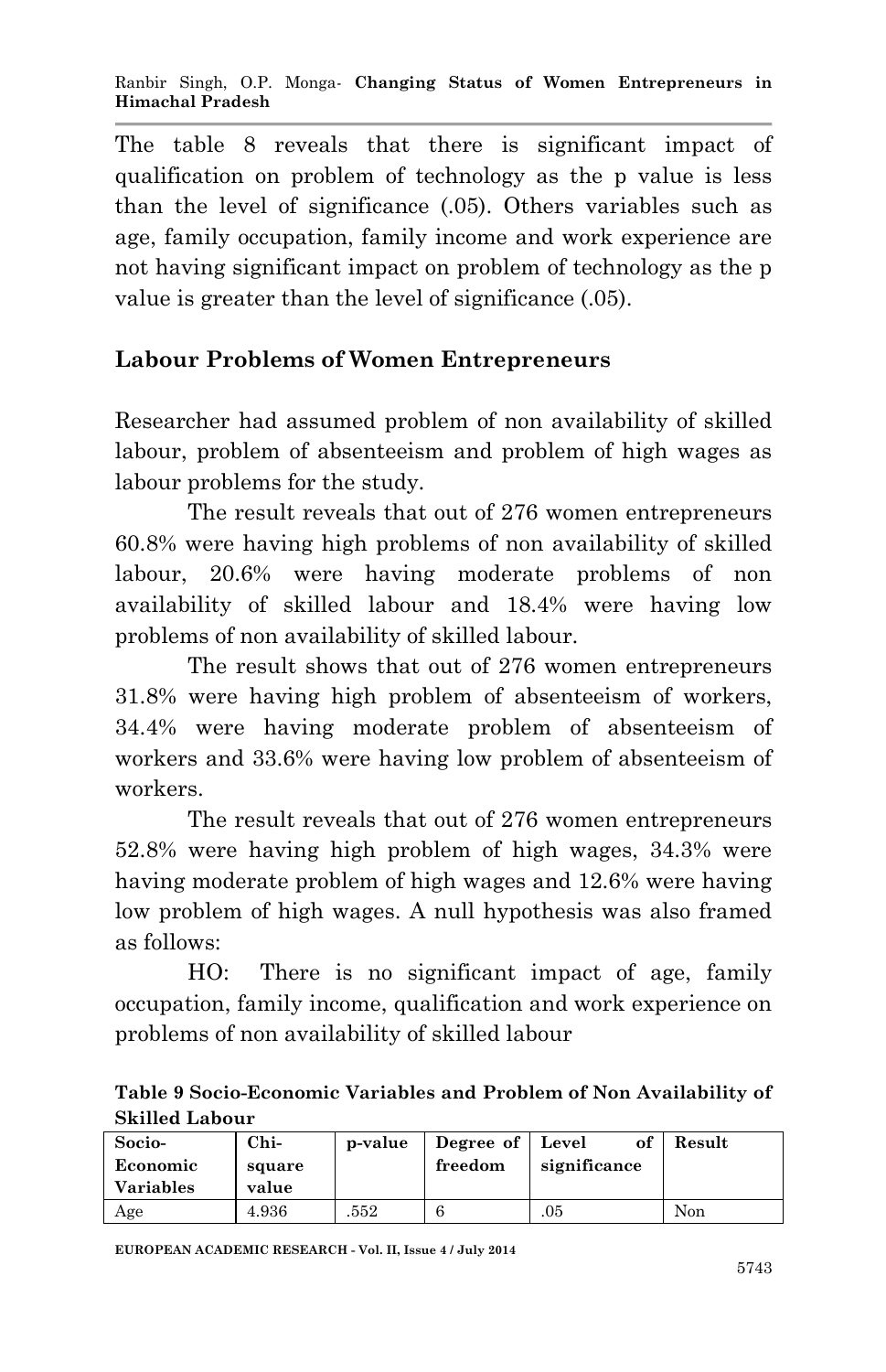|               |       |      |   |     | Significant |
|---------------|-------|------|---|-----|-------------|
| Family        | 5.987 | .425 | 6 | .05 | Non         |
| Occupation    |       |      |   |     | Significant |
| Family        | 9.192 | .056 | 4 | .05 | Non         |
| Income        |       |      |   |     | Significant |
| Qualification | 4.887 | .558 | 6 | .05 | Non         |
|               |       |      |   |     | Significant |
| Work          | 1.082 | .897 | 4 | .05 | Non         |
| Experience    |       |      |   |     | Significant |

Ranbir Singh, O.P. Monga*-* **Changing Status of Women Entrepreneurs in Himachal Pradesh**

**Source: Primary Data**

The table 9 shows that there is no significant impact of age, family occupation, family income, qualification and work experience on non availability of skilled labour as the p value is greater than the level of significance (.05). Therefore, hypothesis i.e., there is no significant impact of age, family occupation, family income, qualification and work experience on problems of non availability of skilled labour is accepted.

## **Conclusion**

This study will be helpful in the area of business management and it will be of massive importance as a contribution to database on women entrepreneurs. It may also be helpful to the government officials, policy making and other governmental and non- governmental agencies which are functioning for development of women entrepreneurship.

Women empowerment programmes should be organized by the government, private sector and NGOs to encourage more women to start their own businesses. This will enable them to make more contribution to the nation's economic development in terms of poverty alleviation, job creation, wealth creation and economic vitality.

The current policies and schemes should be regularly monitored in order to assess their effectiveness and shortcomings.

**EUROPEAN ACADEMIC RESEARCH - Vol. II, Issue 4 / July 2014** Effort should be made to establish proper networking among various governmental and non-governmental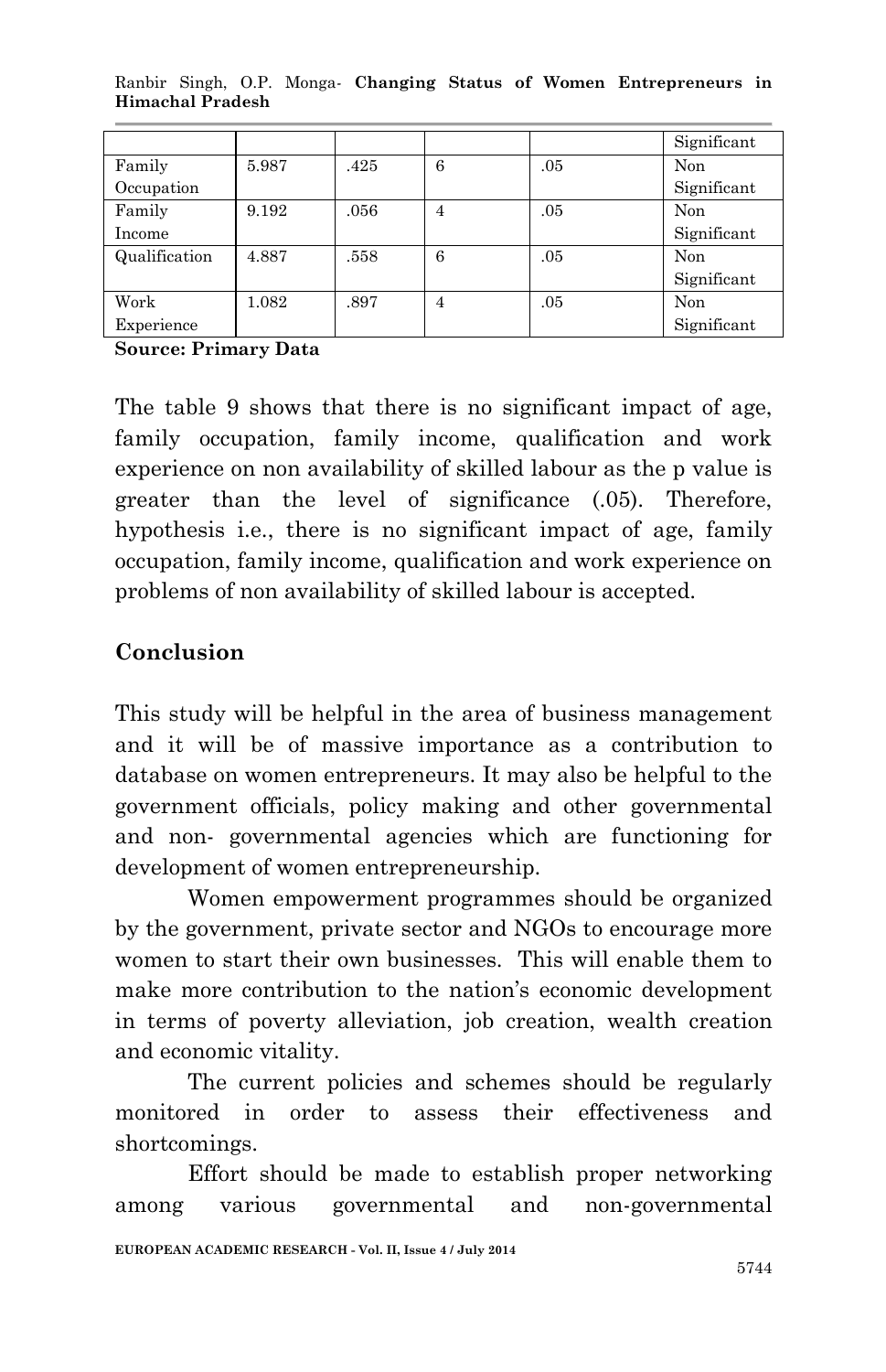organizations and awareness campaign should be initiated about the various entrepreneurial opportunities available for women entrepreneurs.

#### **BIBLIOGRAPHY**

- Ahuja, M. L. 2011. *Agents in the Diversified Global Economy.* New Delhi: Rupa Publications Pvt. Ltd.
- Begam, R. 2006. *Indian Economy in Globalized World.* New Delhi: New Century Publications Pvt. Ltd.
- Berns, M. 1986. "Communication Variables and Female Entrepreneurship: Exploratory Case Study of Six Former Corporate Executive Women."
- Desai, V. 1994. *Small Scale Industries and Entrepreneurship.* New Delhi: Himalaya Publishing House.
- Goyal, M. and J. Parkash. 2011. "Women Entrepreneurship in India-Problems and Prospectus." *Zenith International Journal of Multidisciplinary Research* 1 (5): 196-197.
- Hattangadi, V. 2007. *Schemes and Programmes of Ministry of Small Scale Industry and Ministry of Agro and Rural Industries, Government of India.* New Delhi: Kalyani Publishers.
- Jayshree, S. and S. P. Sugirthavthy. 1991. "Entrepreneurial Succes and Profiles of Women." *Small Enterprises Development Management and Extension* 153-159.
- Kerlinger, F. R. 1973. *Foundation of behavioural research.* New York: Holt Rinc Hart Winston.
- Koshy, M. P. and M. T. Joseph. 2000. "Women Entrepreneurshipin Small Scale Industrial Units: A Study of Kerela." *Southern Economist* 41(7): 19-21.
- Mahale, G., U. S., Gavimath, and G. Varghese. 1991. "Impact of Tailoring Programmes on Knowledge Level of Rural Women." *Maharashtra Journal of Extension Education* 10(2): 320-322.